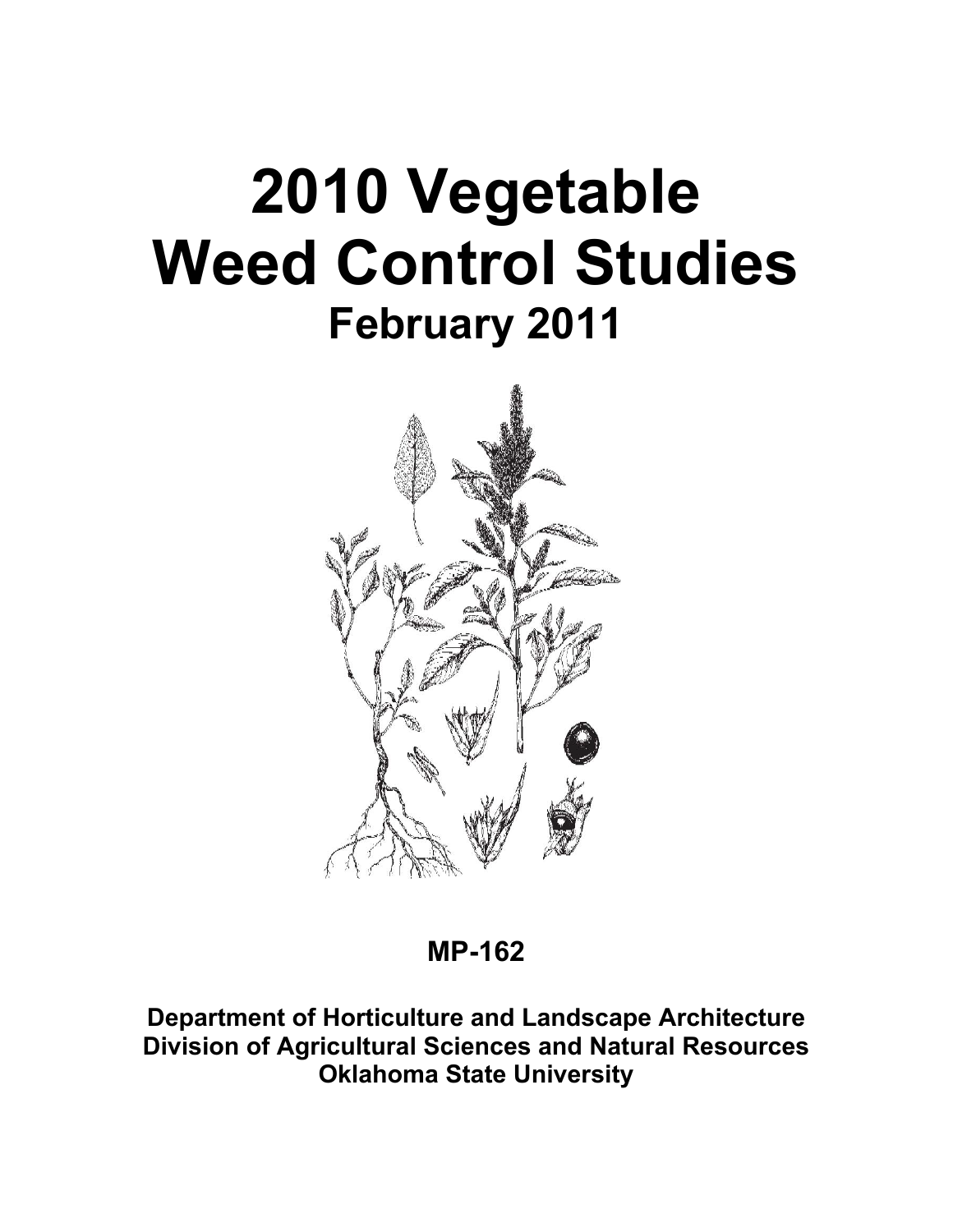The Department of Horticulture and Landscape Architecture, cooperating departments and experimental farms conducted a series of experiments on field vegetable production. Data were recorded on a majority of aspects of each study, and can include crop culture, crop responses and yield data. This report presents those data, thus providing up-to-date information on field research completed in Oklahoma during 2010.

Small differences should not be overemphasized. Least significant differences (LSD) values are shown at the bottom of columns or are given as Duncan's letter groupings in most tables. Unless two values in a column differ by at least the LSD shown, or by the Duncan's grouping, little confidence can be placed in the superiority of one treatment over another.

When trade names are used, no endorsement of that product or criticism of similar products not named is intended.

| <b>Contributors</b>                                                                                                                                                                                                                                                                             |
|-------------------------------------------------------------------------------------------------------------------------------------------------------------------------------------------------------------------------------------------------------------------------------------------------|
| Lynn Brandenberger, <u>lynn.brandenberger@okstate.edu</u> , Lynda Carrier,<br>lynda.carrier@okstate.edu, Eric Stafne, eric.t.stafne@okstate.edu, Becky Carroll,<br>becky.carroll@okstate.edu<br>Department of Horticulture and Landscape Architecture, Oklahoma State<br>University, Stillwater |
| Jim Shrefler, jshrefler-okstate@lane-ag.org, Charles Webber cwebber-usda@lane-<br>ag.org, Buddy Faulkenberry, Tony Goodson,<br>Oklahoma Cooperative Extension Service, Department of Horticulture and<br>Landscape Architecture,<br>Wes Watkins Agricultural Research and Extension Center Lane |
| <b>Editors</b>                                                                                                                                                                                                                                                                                  |
| Lynn Brandenberger and Lynda Carrier<br>Department of Horticulture and Landscape Architecture, Oklahoma State<br>University, Stillwater                                                                                                                                                         |
| <b>Cover Design</b>                                                                                                                                                                                                                                                                             |

Gayle Hiner

Agriculture Communications Services, Oklahoma State University, Stillwater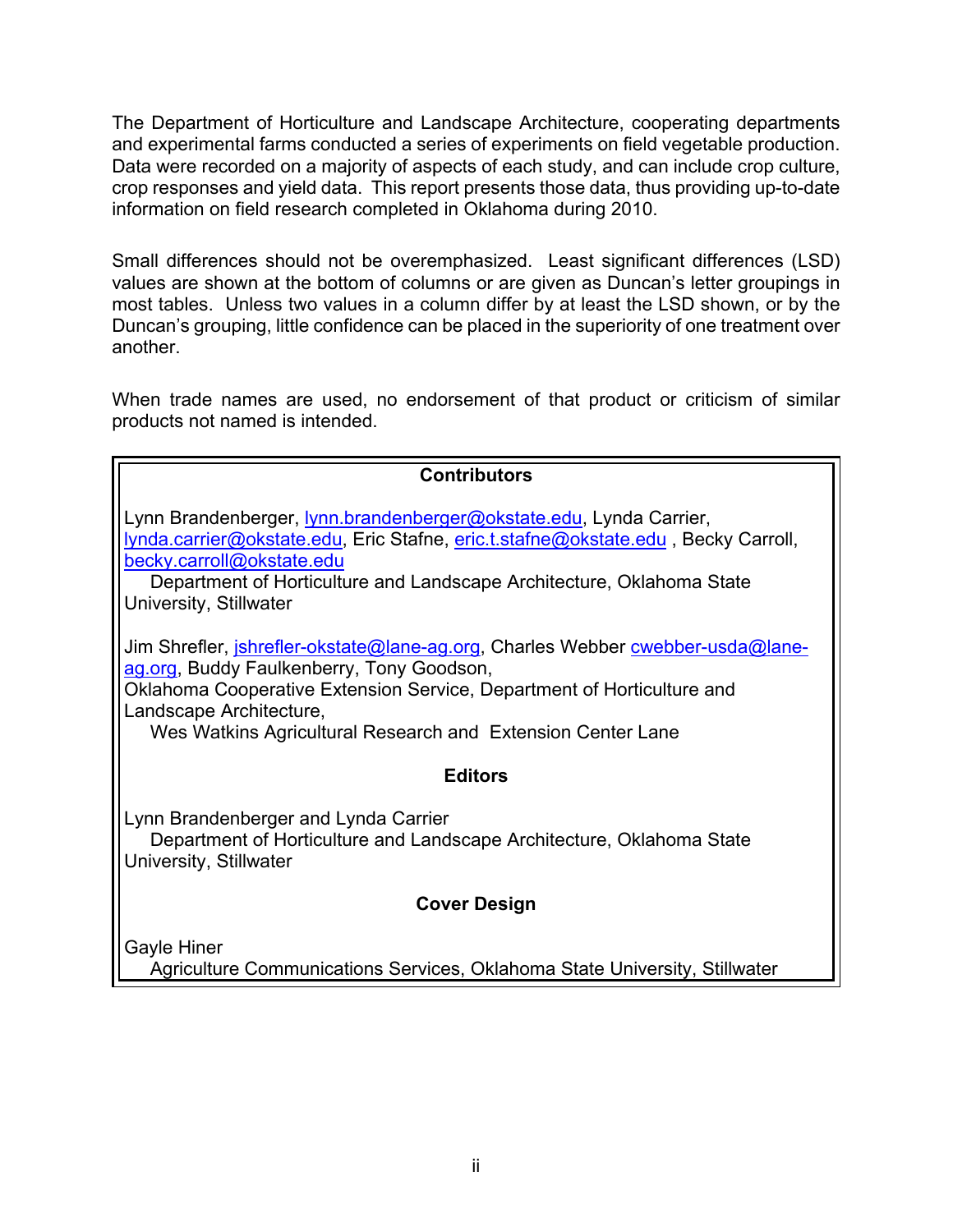### **Table of Contents**

| Mulching Methods for Weed Control in a Certified Organic Production System 17  |
|--------------------------------------------------------------------------------|
|                                                                                |
| Post-Directed Application of a Potential Organic Herbicide for Bell Peppers 24 |
|                                                                                |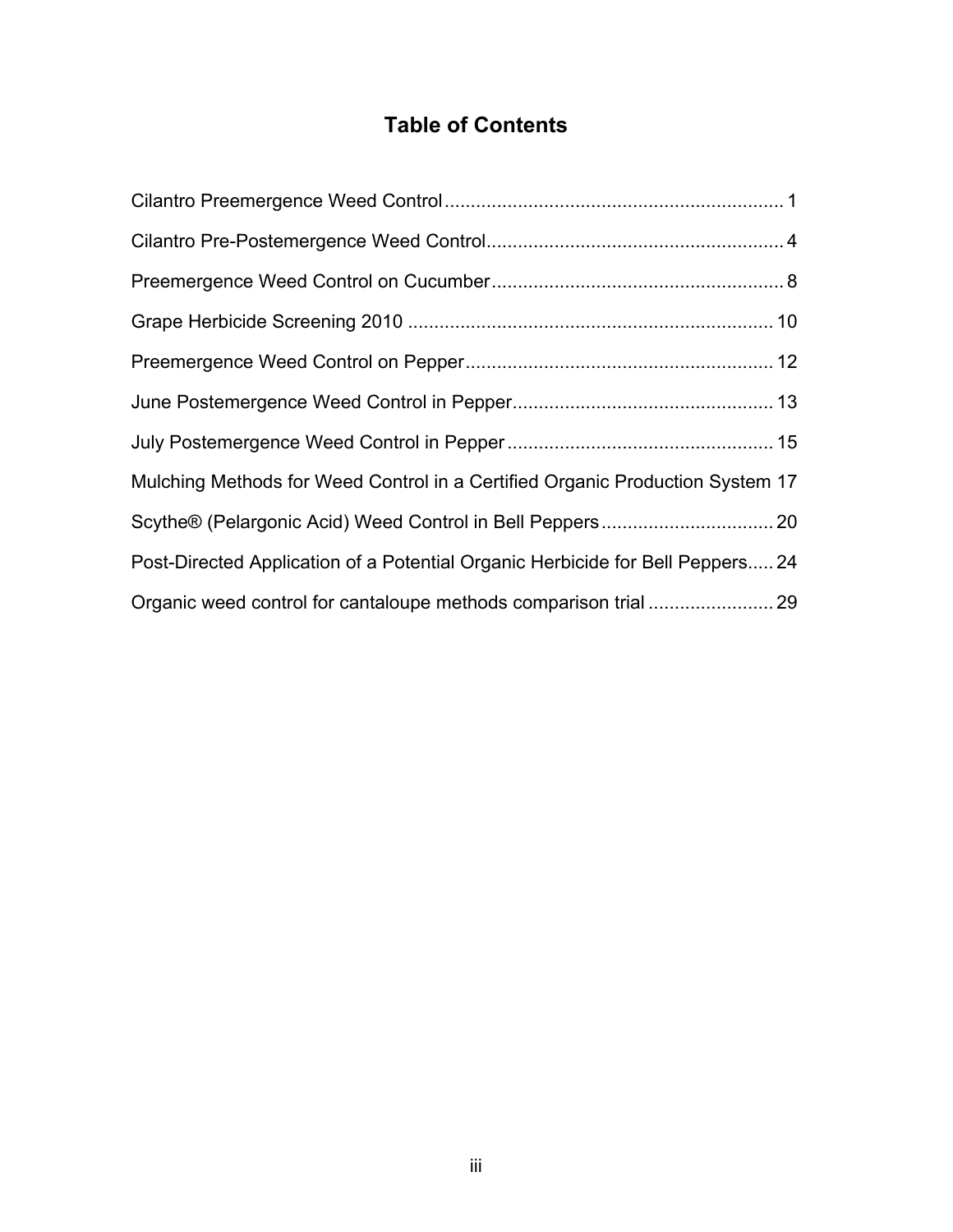#### **Cilantro Preemergence Weed Control**

#### <span id="page-3-0"></span>**Spring 2010-Bixby, OK Lynn Brandenberger, Lynda Carrier, Robert Havener, Bobby Adams**

**Introduction:** Cultural work on cilantro has been ongoing at Oklahoma State during the past few years. Researchers have developed the basics for crop production, but work is continuing regarding weed control for this potential crop. Currently Prefar (bensulide) is labeled for cilantro weed control as a preplant incorporated herbicide. Although Prefar provides some control of weedy species during the early part of the production cycle, experience has shown Prefar alone is not capable of providing the level of control needed for commercial cilantro production in Oklahoma. The objective of this study was to compare different preemergence treatments to determine the level of crop safety and efficacy of several different pre herbicides.

**Materials and Methods:** The study included preemergence treatments some applied preplant incorporated and some as preemergence treatments following direct seeding. There were four different compounds alone and in combination for a total of 14 treatments (Table 1). All plots were arranged in a randomized block design with four replications. Plots included four rows of the Santo variety of cilantro planted on one foot row centers with a 20 foot plot length. Seeding rates were approximately 1.8 million seeds per acre. Plots were planted on 04/08/10 with pre and preplant incorporated (PPI) treatments being applied the same day. PPI treatments were applied with a tractor drawn plot sprayer and incorporated immediately following application with a Do-All field cultivator. Pre treatments were applied with a CO<sub>2</sub> sprayer using a hand-boom with a six foot wide spray pattern. The entire study area received 0.5 inch of overhead irrigation on 04/09/10. Application rate for spraying was 25 gallons of spray material per acre for all applications for both preplant incorporated and pre treatments. Plots received a total of 25 lbs of nitrogen per acre on 5/04/10. Emergence ratings were recorded on 4/30/10 crop injury on 5/04/10 and efficacy ratings were recorded just prior to harvest on 6/07/10. The rating scale that was used was a 0 to 100 scale where 0 represents no visible crop emergence, weed control or crop injury and 100 represents 100% emergence of the crop, control and or death of the weed species or the crop.

**Results:** Emergence did not vary between the different treatments (Table 1). Levels of emergence ranged from 83 to 91% on 4/30/10. Crop injury ratings were recorded on 5/04/10 and there were no differences between treatments with all ratings ranging between 1 and 8%. Control of weedy species did vary between treatments. Observations for Palmer amaranth (*Amaranthus palmeri*) were recorded as actual counts of the number of this species in plots. Prefar 4.0 PPI averaged 20 Palmer amaranth per plot, compared to 0 for Prefar 4.0 PPI + Lorox 0.5 pre and Prefar 6.0 PPI + Lorox 0.5 Pre. The four Prefar PPI treatments + Dual Magnum also provided good control of Palmer amaranth with an average of 1 Palmer amaranth per plot. Carpetweed (*Mollugo verticillata* L.) control varied between several treatments in the study. Prefar 4.0 PPI had 54% control of this species while Prefar 4.0 PPI + Lorox 0.5 Pre, Prefar 6.0 PPI + Lorox 0.5 Pre, and Prefar 6.0 PPI + Prowl H2O 0.25 had control ratings of 96, 99, and 95%, respectively, for carpetweed. Yields did not vary between treatments. Yield ranged from 2784 to 4728 lbs per acre with Prefar 6.0 PPI, Prefar 4.0 PPI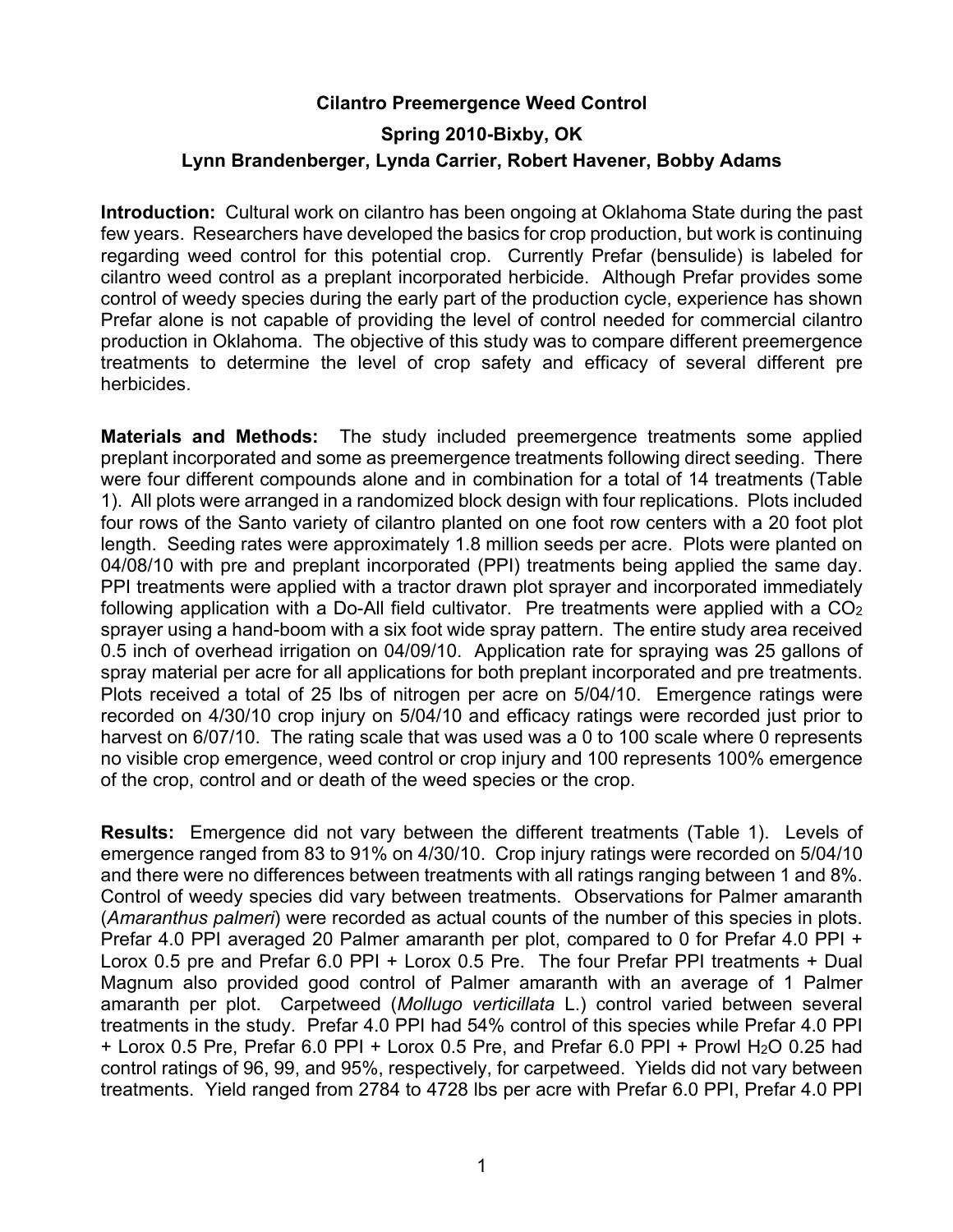+ Lorox 0.5 Pre, and Prefar 6.0 PPI + Lorox 0.5 Pre having yields of 4728, 4202, and 4347 lbs/acre, respectively.

**Conclusions:** All treatments in the study appear to be safe for use on cilantro. Emergence and crop injury ratings were acceptable for all treatments. Weed control did vary considerably with the highest level of control coming from Prefar combined with Lorox at 0.5 lbs for both weed species that were rated. Yield was highest for Prefar alone at 6.0 lbs, but this yield did not vary from other yields including those of the two Prefar + Lorox at 0.5 lbs treatments. Based upon the results the authors would conclude that combining Lorox at 0.5 lbs ai/acre with Prefar provides high levels of weed control and appears to be safe for use in cilantro. Additionally, Prowl  $H<sub>2</sub>O$  appears to have potential and would warrant further study.

**Acknowledgements:** The authors would like to thank Mike DeRiso of Tessenderlo Kerley, Inc. for partial support of this study.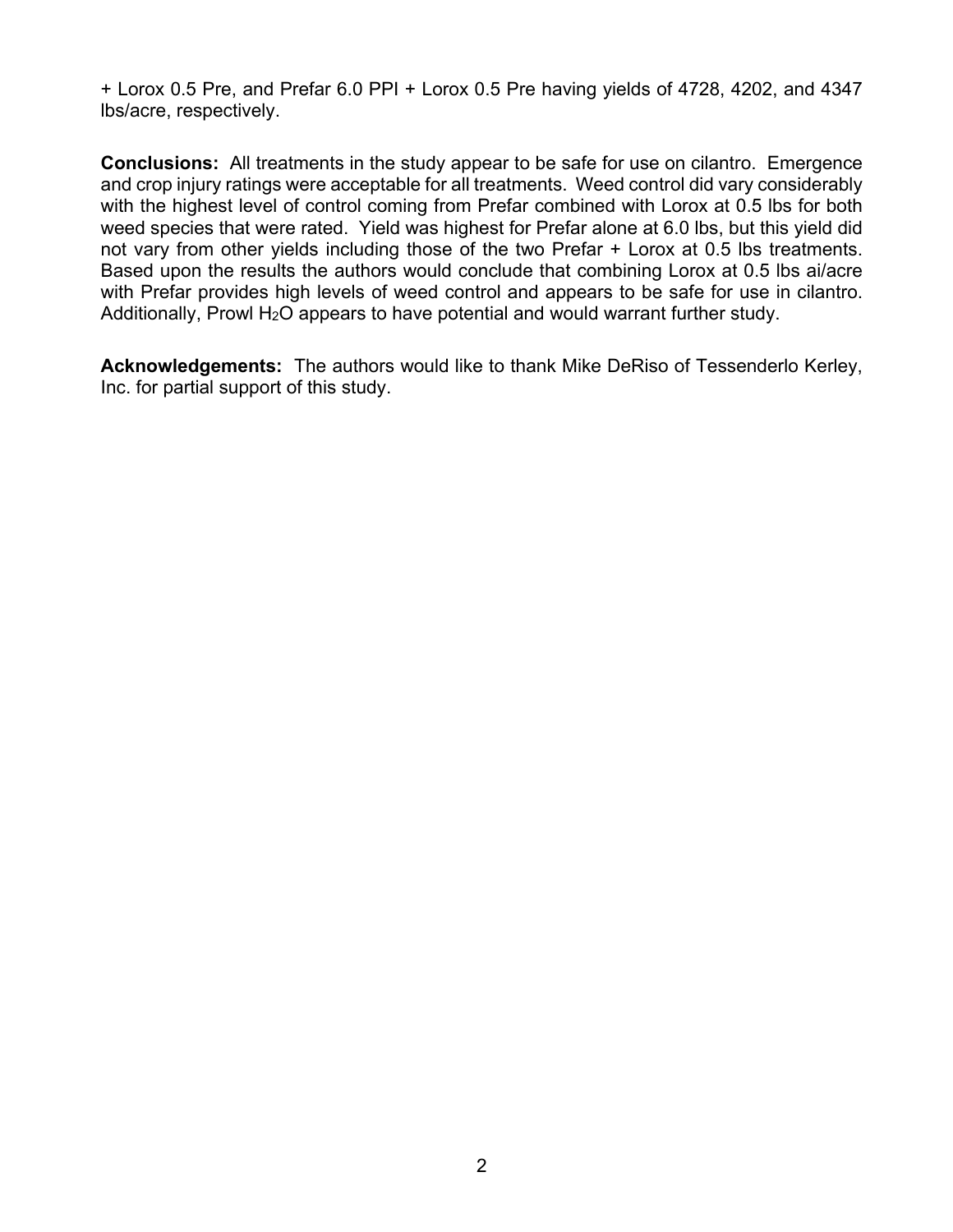|                                                 | <b>Emergence</b> | <b>Injury</b> | <b>Weed control</b>       |                    | Yield             |
|-------------------------------------------------|------------------|---------------|---------------------------|--------------------|-------------------|
|                                                 |                  |               | <b>Palmer</b><br>amaranth | <b>Carpet weed</b> |                   |
|                                                 | 4/30/10          | 5/04/10       | 6/07/10                   | 6/07/10            | 6/07/10           |
| <b>Treatment descriptions</b><br>Ibs. ai/acre   | $---9$           |               | ---# per plot---          | -------%-------    | ----lbs./acre---- |
| Prefar 4.0 PPI                                  | 85 a             | 8a            | 20a                       | 54 e               | 3140 a            |
| Prefar 6.0 PPI                                  | 90a              | 5a            | $6b-d$                    | 69 b-e             | 4728 a            |
| Prefar 4.0 PPI +<br>Dual Magnum 0.325           | 88 a             | 4 a           | 1 <sub>d</sub>            | 70 b-e             | 3730 a            |
| Prefar 6.0 PPI +<br>Dual Magnum 0.325           | 88 a             | 4 a           | 1 <sub>d</sub>            | 79 a-d             | 3331 a            |
| Prefar 4.0 PPI +<br>Dual Magnum 0.65            | 83 a             | 6a            | 1 <sub>d</sub>            | 65 с-е             | 2877 a            |
| Prefar 6.0 PPI +<br>Dual Magnum 0.65            | 85 a             | 5a            | 1 <sub>d</sub>            | 76 а-е             | 3013 a            |
| Prefar 4.0 PPI +<br>Lorox 0.1 Pre               | 91 a             | 4 a           | $7b-d$                    | 85 a-c             | 3784 a            |
| Prefar 6.0 PPI +<br>Lorox 0.1 Pre               | 85 a             | 1a            | $6b-d$                    | 88 a-c             | 2704 a            |
| Prefar 4.0 PPI +<br>Lorox 0.5 Pre               | 91 a             | 6a            | 0 <sub>d</sub>            | 96 a               | 4202 a            |
| Prefar 6.0 PPI +<br>Lorox 0.5 Pre               | 88 a             | 5a            | 0 <sub>d</sub>            | 99 a               | 4347 a            |
| Prefar 4.0 PPI +<br>Prowl H <sub>2</sub> O 0.25 | 85 a             | 4 a           | $9b-d$                    | 84 a-d             | 3140 a            |
| Prefar 6.0 PPI +<br>Prowl H <sub>2</sub> O 0.25 | 88 a             | 6a            | $3c-d$                    | 95 a               | 3449 a            |
| Prowl H <sub>2</sub> O 0.25                     | 91 a             | 3a            | $9b-d$                    | 84 a-d             | 4084 a            |
| Prowl H <sub>2</sub> O 0.50                     | 89 a             | 3a            | $2c-d$                    | 90 a-b             | 3022 a            |

**Table 1.** 2010 Spring Cilantro weed control preemergence study, Bixby, OK. Emergence, injury, weed control, and yield.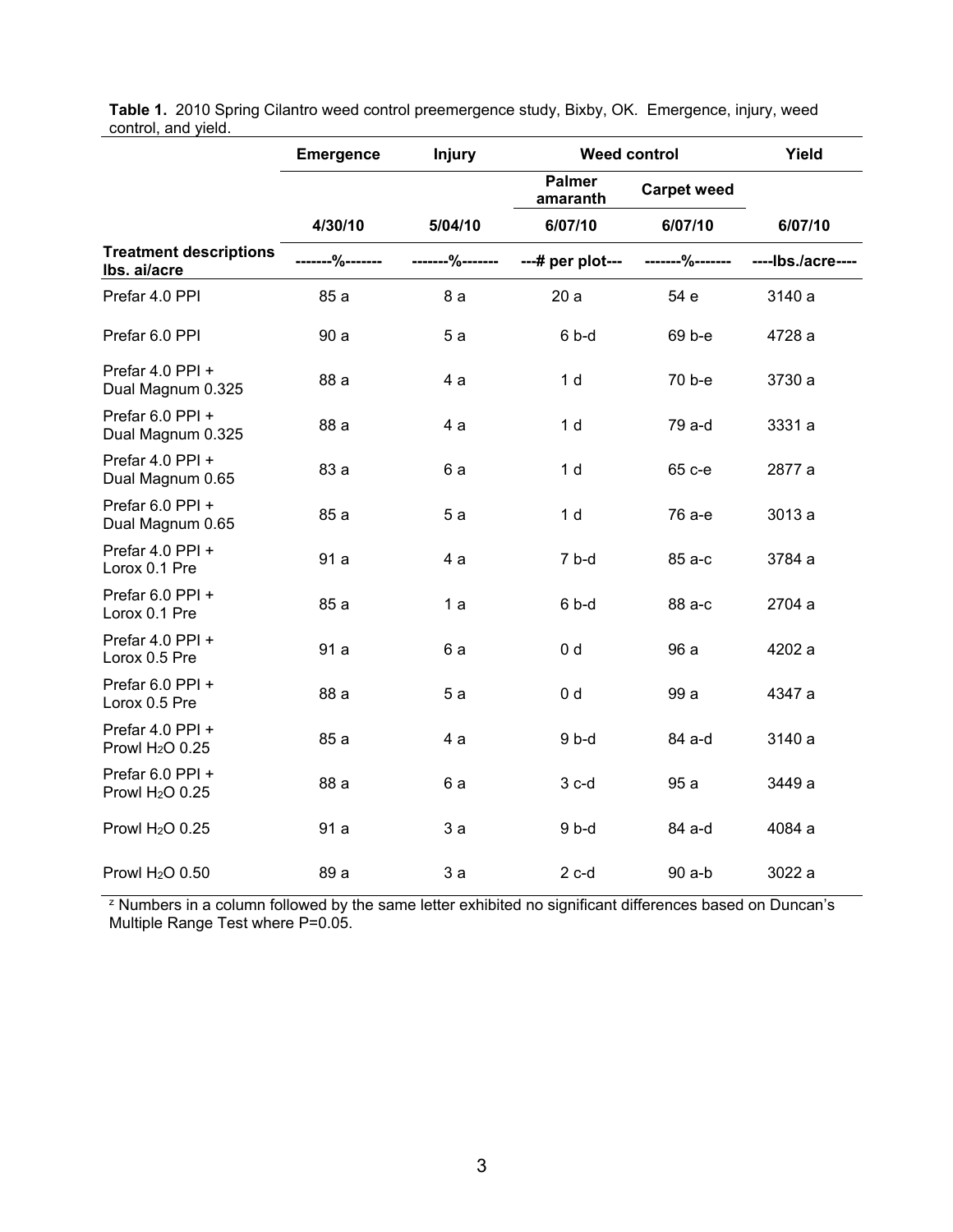#### **Cilantro Pre-Postemergence Weed Control**

#### <span id="page-6-0"></span>**Spring 2010-Bixby, OK Lynn Brandenberger, Lynda Carrier, Robert Havener, Bobby Adams**

**Introduction:** Cultural work on cilantro has been ongoing at Oklahoma State during the past few years. Researchers have developed the basics for crop production, but work is continuing regarding weed control for this potential crop. Currently Prefar (bensulide) is labeled for cilantro weed control as a preplant incorporated herbicide. Although Prefar provides some control of weedy species during the early part of the production cycle, experience has shown Prefar alone is not capable of providing the level of control needed for commercial cilantro production in Oklahoma. The objective of this study was to compare combinations of preemergence and postemergence treatments to determine the level of crop safety and efficacy.

**Materials and Methods:** The study included combinations of preemergence and postemergence herbicides for each treatment. There were four different compounds alone and in combination for a total of 16 treatments (Tables 1 and 2). All plots were arranged in a randomized block design with four replications. Plots included four rows of the Santo variety of cilantro planted on one foot row centers with a 20 foot plot length. Seeding rates were approximately 1.8 million seeds per acre. Plots were planted on 04/08/10 with pre and preplant incorporated (PPI) treatments being applied the same day. PPI treatments were applied with a tractor drawn plot sprayer and incorporated immediately following application with a Do-All field cultivator. Pre treatments were applied after planting using a  $CO<sub>2</sub>$  sprayer hand-boom with a six foot wide spray pattern. The entire study area received 0.5 inch of overhead irrigation on 04/09/10. A majority of postemergence treatments were applied with the tractor drawn plot sprayer on 5/18/10, except for Lorox at 2.5 and 3.0 lbs ai/acre which were applied with a hand-boom CO<sub>2</sub> sprayer. Application rate for spraying was 25 gallons of spray material per acre for all applications including both pre and postemergence applications. Plots received a total of 25 lbs of nitrogen per acre on 5/04/10. Emergence ratings were recorded on 5/04/10, crop injury on 5/25/10 and efficacy ratings were recorded on 5/25/10 for volunteer soybean (*Glycine max*) and henbit (*Lamium amplexicaule* L.) and on 6/07/10 for carpetweed (*Mollugo verticillata* L.). Plant counts were made for live Palmer amaranth (*Amaranthus palmeri*) seedlings on 6/07/10. Plots were harvested on 6/07/10 with yield being recorded in pounds fresh weight. The rating scale used for ratings was a 0 to 100 scale where 0 represents no visible crop emergence, weed control or crop injury and 100 represents 100% emergence of the crop, control and or death of the weed species or the crop.

**Results:** Crop emergence ranged from 85 to 93% and did not vary between treatments (Table 1). Ratings for crop injury were recorded 7 days after post applications of Lorox. Crop injury did not vary between treatments and ranged from 1 to 8% (Table 1). There were no differences in control of different weed species for any treatments (Table 2). Control of volunteer soybean seedlings in the plots ranged from 80 to 95%. Control of henbit ranged from 73 to 100% with 14 of 16 treatments providing 100% control. Carpetweed control was excellent with all treatments providing 100% control of this weed species. No live Palmer amaranth seedlings were observed in any of the plots. Although there were no differences observed between treatments for yield, yield did range from 1997 to 4002 lbs fresh weight per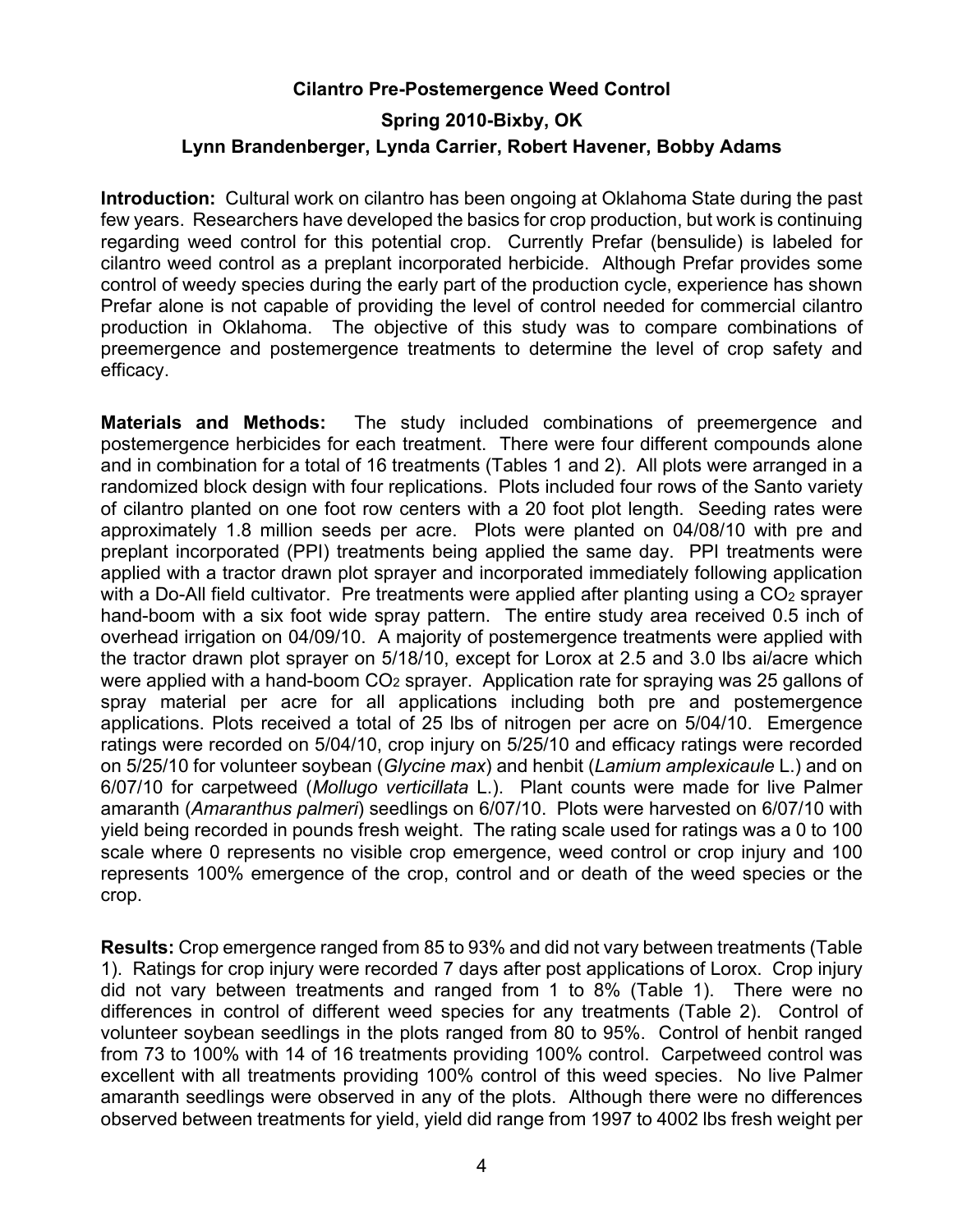acre. The three highest yielding treatments were Prefar 4.0 PPI + Lorox 0.1 Pre + Lorox 1.5 post, Prefar 6.0 PPI + Lorox 0.5 Pre + Lorox 1.5 post, and Prefar 4.0 PPI + Lorox 0.5 Pre + Lorox 1.5 post, respectively, with yields of 4002, 3648, and 3603 lbs fresh weight per acre.

**Conclusions:** Generally all treatments provided excellent weed control with low levels of crop injury. Although there were no differences in yield, this could easily have been a result of field variability. In general, the higher yielding treatments included Prefar PPI + Lorox pre + Lorox post at 1.5 lbs ai/acre. Based upon the results the authors would conclude that Lorox, Prefar, Dual Magnum, and Prowl H<sub>2</sub>O appear to have good safety for use in cilantro production and combinations of these preemergence herbicides with postemergence applications of Lorox will provide ample weed control for the commercial production of cilantro.

**Acknowledgements:** The authors would like to thank Mike DeRiso of Tessenderlo Kerley, Inc. for partial support of this study.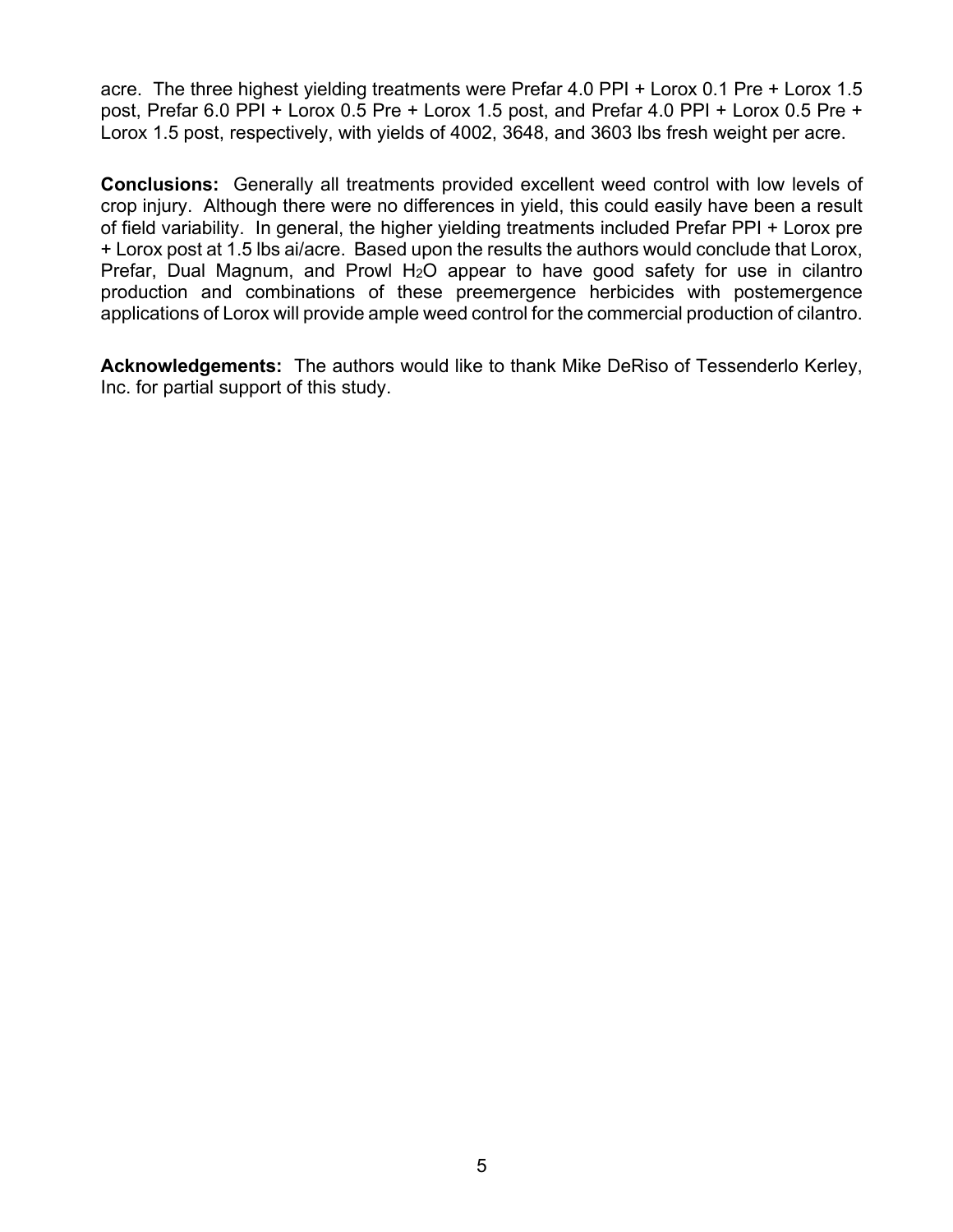|                                                                  | <b>Emergence</b>            | <b>Injury</b>               | Yield                   |
|------------------------------------------------------------------|-----------------------------|-----------------------------|-------------------------|
|                                                                  | 5/04/10                     | 5/25/10                     | 6/07/10                 |
| <b>Treatment descriptions lbs. ai/acre</b>                       | -------------%------------- | -------------%------------- | -------lbs./acre------- |
| Prefar 4.0 PPI + Lorox 1.5 post                                  | $89a^z$                     | 8 a                         | 2795 a                  |
| Prefar 6.0 PPI + Lorox 1.5 post                                  | 89 a                        | 5a                          | 3439 a                  |
| Prefar 4.0 PPI + Dual Magnum 0.325 +<br>Lorox 1.5 post           | 88 a                        | 4 a                         | 3095 a                  |
| Prefar 6.0 PPI + Dual Magnum 0.325 +<br>Lorox 1.5 post           | 89 a                        | 4 a                         | 3276 a                  |
| Prefar 4.0 PPI + Dual Magnum 0.65 +<br>Lorox 1.5 post            | 85 a                        | 6 a                         | 2677 a                  |
| Prefar 6.0 PPI + Dual Magnum 0.65 +<br>Lorox 1.5 post            | 88 a                        | 5 a                         | 3140 a                  |
| Prefar 4.0 PPI + Lorox 0.1 Pre +<br>Lorox 1.5 post               | 91 a                        | 4 a                         | 4002 a                  |
| Prefar 6.0 PPI + Lorox 0.1 Pre +<br>Lorox 1.5 post               | 88 a                        | 1 a                         | 3494 a                  |
| Prefar 4.0 PPI + Lorox 0.5 Pre +<br>Lorox 1.5 post               | 89 a                        | 6 a                         | 3603 a                  |
| Prefar 6.0 PPI + Lorox 0.5 Pre +<br>Lorox 1.5 post               | 88 a                        | 5 a                         | 3648 a                  |
| Prefar 4.0 PPI + Prowl H <sub>2</sub> O 0.25 +<br>Lorox 1.5 post | 86 a                        | 4 a                         | 3076 a                  |
| Prefar 6.0 PPI + Prowl H <sub>2</sub> O 0.25 +<br>Lorox 1.5 post | 85 a                        | 6а                          | 3485 a                  |
| Prowl $H_2O$ 0.25 + Lorox 1.5 post                               | 89 a                        | 3a                          | 3321 a                  |
| Prowl $H2O$ 0.50 + Lorox 1.5 post                                | 90 a                        | 3a                          | 2514 a                  |
| Prefar 6.0 PPI + Lorox 2.5 post                                  | 90 a                        | 1a                          | 1997 a                  |
| Prefar 6.0 PPI + Lorox 3.0 post                                  | 93 a                        | 4 a                         | 2813 a                  |

**Table 1.** 2010 Spring Cilantro weed control pre/postemergence study, Bixby, OK. Emergence, crop injury, and yield.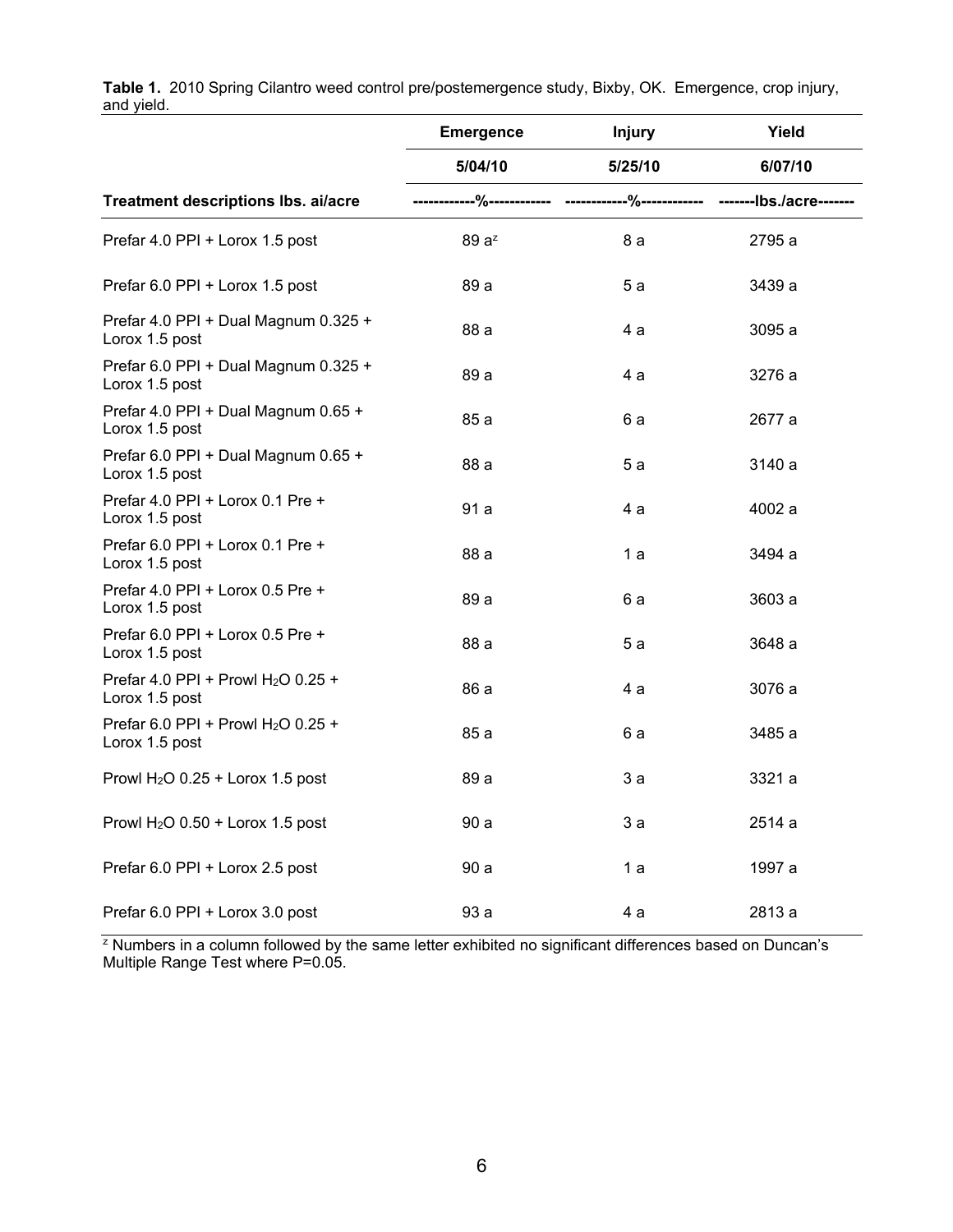|  |  |  | Table 2. 2010 Spring Cilantro weed control pre/postemergence study, Bixby, OK. Weed control. |
|--|--|--|----------------------------------------------------------------------------------------------|
|  |  |  |                                                                                              |

|                                                        | <b>Weed control</b> |               |                   |                           |  |
|--------------------------------------------------------|---------------------|---------------|-------------------|---------------------------|--|
|                                                        | Soybean             | <b>Henbit</b> | <b>Carpetweed</b> | <b>Palmer</b><br>amaranth |  |
|                                                        | 5/25/10             | 5/25/10       | 6/07/10           | 6/07/10                   |  |
| Treatment descriptions lbs. ai/acre                    |                     |               |                   | ---# per plot---          |  |
| Prefar 4.0 PPI + Lorox 1.5 post                        | $88a^z$             | 73 a          | 100a              | 0a                        |  |
| Prefar 6.0 PPI + Lorox 1.5 post                        | 94 a                | 99 a          | 100a              | 0a                        |  |
| Prefar 4.0 PPI + Dual Magnum 0.325 +<br>Lorox 1.5 post | 81 a                | 100a          | 100a              | 0a                        |  |
| Prefar 6.0 PPI + Dual Magnum 0.325 +<br>Lorox 1.5 post | 89 a                | 100a          | 100a              | 0a                        |  |
| Prefar 4.0 PPI + Dual Magnum 0.65 +<br>Lorox 1.5 post  | 88 a                | 100a          | 100a              | 0a                        |  |
| Prefar 6.0 PPI + Dual Magnum 0.65 +<br>Lorox 1.5 post  | 95 a                | 100a          | 100a              | 0a                        |  |
| Prefar 4.0 PPI + Lorox 0.1 Pre +<br>Lorox 1.5 post     | 94 a                | 100a          | 100a              | 0a                        |  |
| Prefar 6.0 PPI + Lorox 0.1 Pre +<br>Lorox 1.5 post     | 89 a                | 100a          | 100a              | 0a                        |  |
| Prefar 4.0 PPI + Lorox 0.5 Pre +<br>Lorox 1.5 post     | 88 a                | 100a          | 100a              | 0a                        |  |
| Prefar 6.0 PPI + Lorox 0.5 Pre +<br>Lorox 1.5 post     | 90 a                | 100a          | 100a              | 0 a                       |  |
| Prefar 4.0 PPI + Prowl $H_2O$ 0.25 +<br>Lorox 1.5 post | 93 a                | 100a          | 100a              | 0a                        |  |
| Prefar 6.0 PPI + Prowl $H_2O$ 0.25 +<br>Lorox 1.5 post | 86 a                | 100a          | 100a              | 0a                        |  |
| Prowl $H2O$ 0.25 + Lorox 1.5 post                      | 86 a                | 100a          | 100a              | 0a                        |  |
| Prowl H <sub>2</sub> O $0.50$ + Lorox 1.5 post         | 80 a                | 100a          | 100a              | 0 a                       |  |
| Prefar 6.0 PPI + Lorox 2.5 post                        | 88 a                | 100a          | 100a              | 0a                        |  |
| Prefar 6.0 PPI + Lorox 3.0 post                        | 95 a                | 100a          | 100a              | 0a                        |  |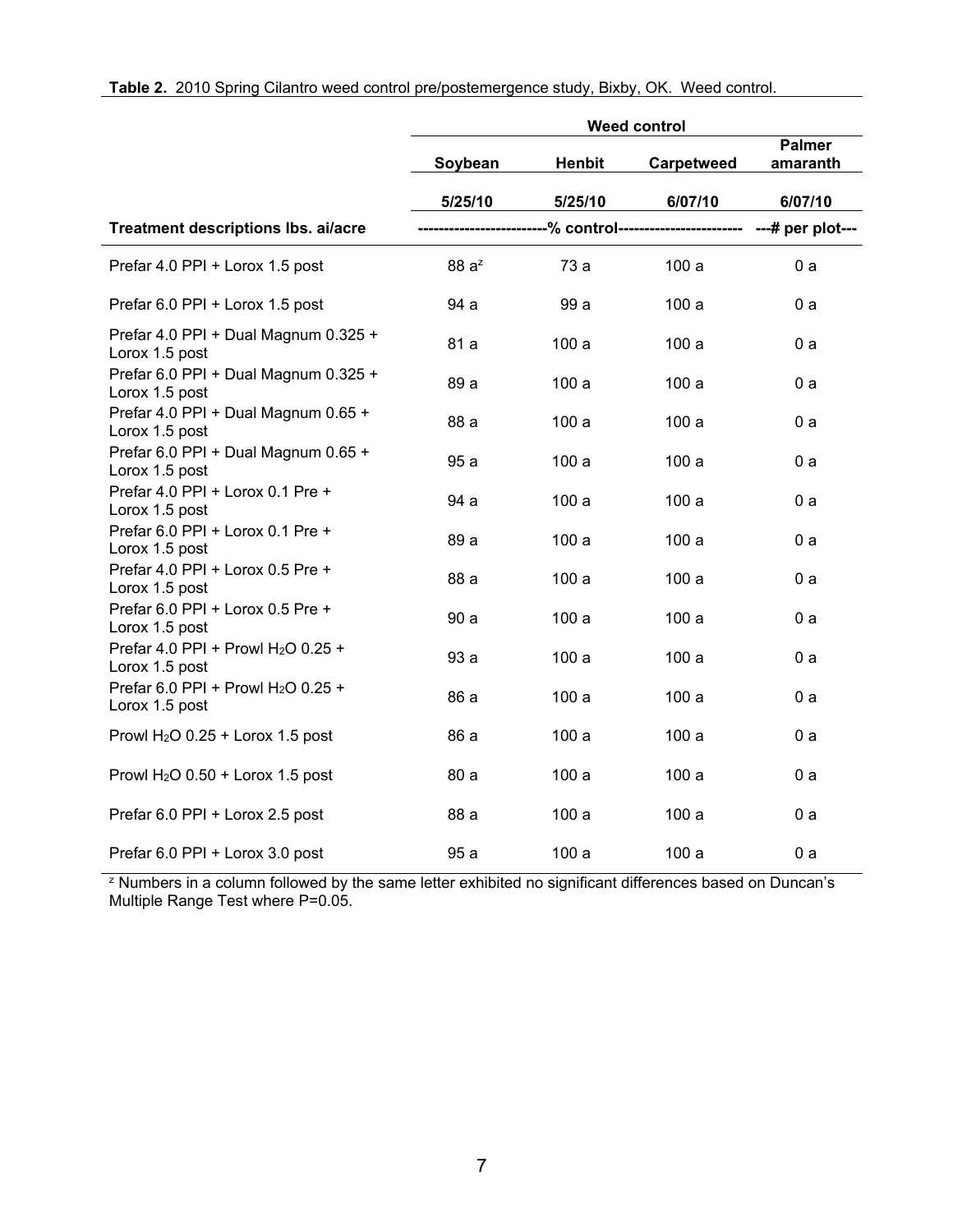#### <span id="page-10-0"></span>**Preemergence Weed Control on Cucumber Lynn Brandenberger & Lynda Carrier Oklahoma State University Cooperating with Crow Vegetable Farms Rick and Claudia Crow**

**Introduction:** Cucumber is grown by many fresh market producers in Oklahoma. Weed control for this crop is crucial because labor costs are increasing and available hoeing crews are becoming more difficult to find. Weed infested fields can be a source of insect and disease pests along with the obvious loss of yield and additional harvest cost. The objective of this study was to provide a practical field demonstration of several labeled herbicides for use in commercial cucumber production in Oklahoma.

**Methods and Materials:** This demonstration was initiated with the application of preemergence herbicide treatments on 6/11/10 in a commercial cucumber field that had been direct seeded on 6/10/10. The cultivars of cucumber that were direct seeded were 'Eureka' and 'Thunder' at Crow Vegetable Farms in Pottawatomie county, OK. Seed were in rows with 6 foot row centers and spaced approximately 1.0 foot apart in the row. Plots were arranged in a randomized block design with four replications, each plot being 6 x 20 feet. Five different treatment applications were made following planting using a single rate of Sandea (halosulfuron), Curbit (ethalfluralin), two different tank mixes of Command (clomazone) + Curbit + Sandea at two rates, and one rate of Strategy (commercial pre-mixed solution containing clomazone and ethalfluralin) (Table 1). Plots were rated for percent injury on 6/30/10 and 7/28/10, stand counts and percent weed control ratings were made on 6/30/10.

**Results:** The number of plants per plot was not different between treatments on 6/30/10, but crop injury ratings on that date did differ between treatments (Table 1). For this first rating, the highest level of injury was 26% for the Sandea at 0.032 lbs ai/acre tank mixed with Curbit and Command. Injury ratings on 7/28/10 also varied between treatments. Injury on this date was highest for Curbit 1.1 and Strategy 0.65 treatments that had 41 and 46% injury, respectively. Control ratings for Palmer amaranth and crabgrass differed between treatments on 6/30/10. The highest level of Palmer amaranth control was 100% for Sandea alone at 0.032 and the two tank mixes containing Command + Curbit + Sandea. Crabgrass control on this date was highest for Curbit, the two Command + Curbit + Sandea tank mixes, and Strategy which ranged from 76 to 99% control for this weed species.

**Conclusions:** Plant stands were not affected by any of the treatments, while injury and weed control were. Injury was lowest at the last rating for Sandea alone and in combination with Curbit and Command. Tank mixes combining Command + Curbit + Sandea and Strategy by itself provided the highest level of control for crabgrass while control of this weed species was lowest for Sandea alone. Palmer amaranth control was highest for Sandea alone and tank mixes that combined Command + Curbit + Sandea.

**Acknowledgements:** The authors would like to thank the Crow family for their help and support in completing this demonstration.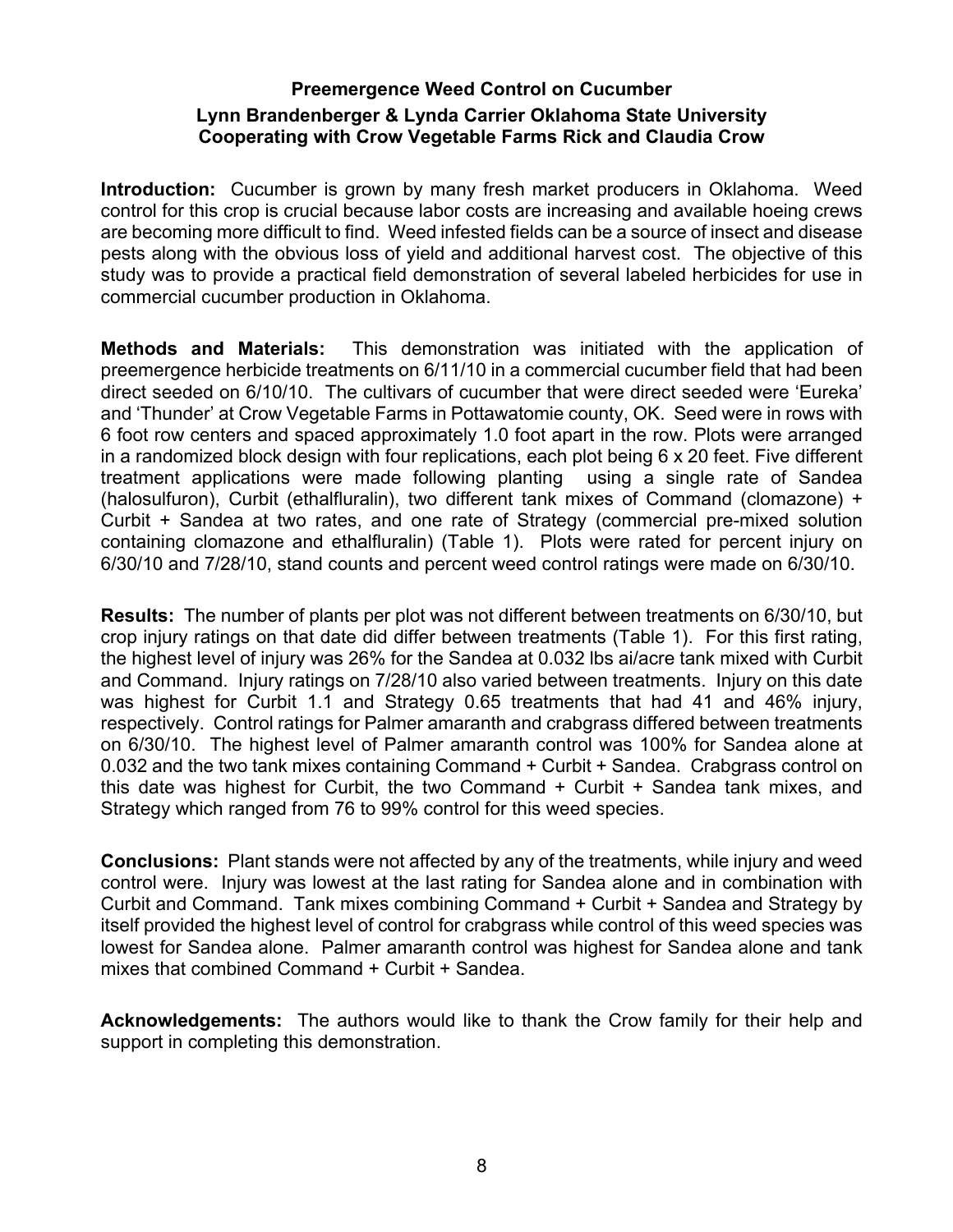| <b>Table 1.</b> 2010 Gugunber Herbigge Study, Grow Vegetable Family, Follawallamie County, ON |                    |           |                |               |                        |  |
|-----------------------------------------------------------------------------------------------|--------------------|-----------|----------------|---------------|------------------------|--|
|                                                                                               | <b>Plant stand</b> |           | % Injury       |               | % Weed control 6/30/10 |  |
|                                                                                               |                    |           |                | <b>Palmer</b> |                        |  |
| <b>Treatment lbs. ai/acre</b>                                                                 | 6/30/10            | 6/30/2010 | 7/28/2010      | amaranth      | crabgrass              |  |
| Sandea 0.032                                                                                  | 13 а               | 14 a-b    | 16 b           | 100a          | 58 c                   |  |
| Curbit 1.1                                                                                    | 18 a               | 0 h       | 41 a           | 29 h          | 76 b                   |  |
| Command $0.15 +$ Curbit $0.56 +$<br>Sandea 0.024                                              | 14 a               | 16 a-b    | 0 <sub>c</sub> | 100a          | 95a                    |  |
| Command $0.15 +$ Curbit $0.56 +$<br>Sandea 0.032                                              | 10 a               | 26 a      | $9b-c$         | 100 a         | 99a                    |  |
| Strategy 0.65                                                                                 | 14 a               | 0 b       | 46 a           | 23 b          | 100 a                  |  |

**Table 1.** 2010 Cucumber herbicide study, Crow Vegetable Farms, Pottawattamie county, OK

y Plant stand=number of plants/plot, plots 6' x 20'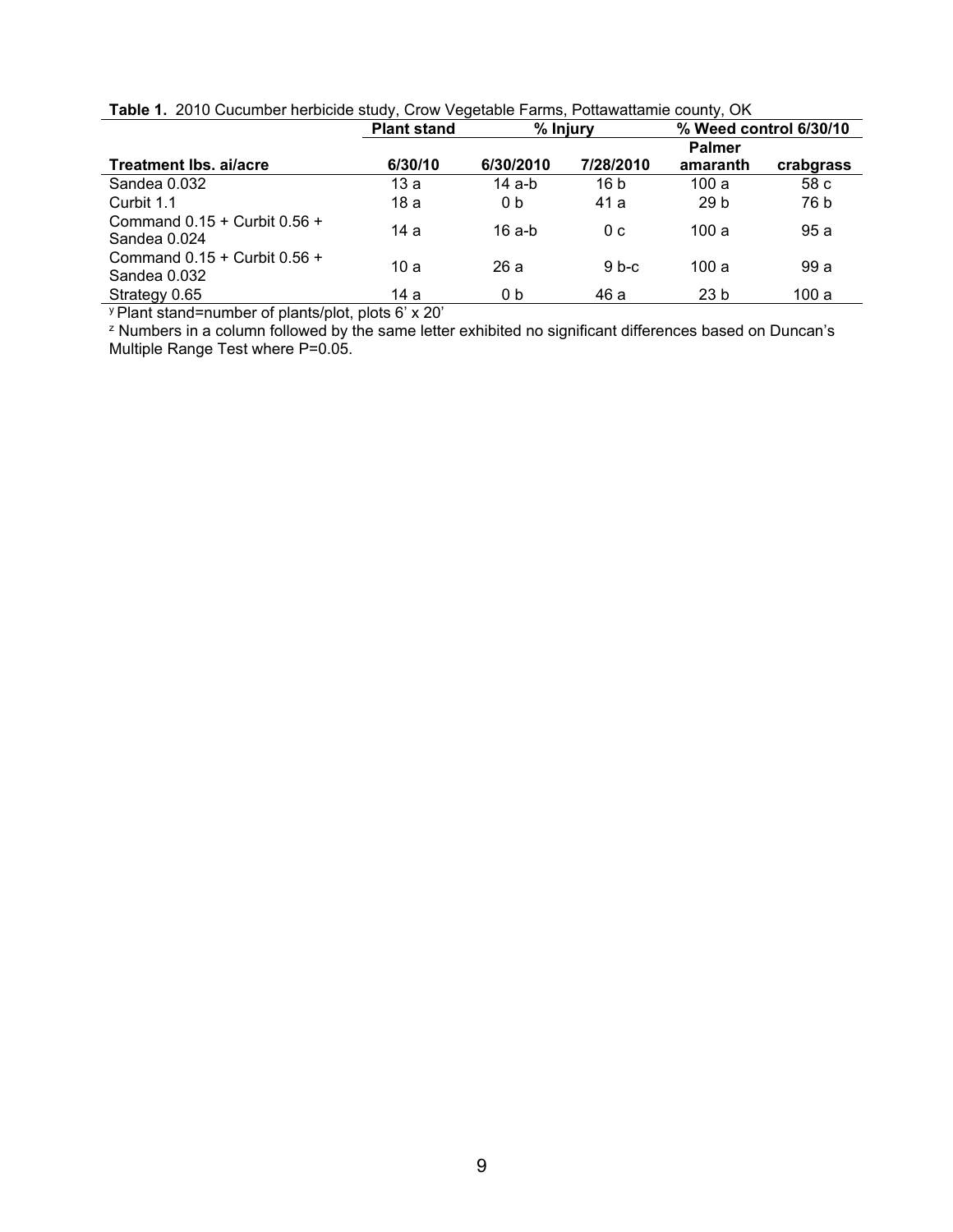#### **Grape Herbicide Screening 2010**

#### <span id="page-12-0"></span>**Bixby, Oklahoma Eric Stafne, Lynn Brandenberger, Lynda Carrier, and Becky Carroll**

Grape production in the state of Oklahoma is a growing industry with production being utilized for wine, juice, and fresh table grapes. Weed control for a perennial crop such as grape is particularly important during the establishment period when newly planted vines are small and competing with weedy species for light, water and nutrients. Currently there are several preemergence herbicides that have shown potential for season long control for several weed species. The objective of this study was to screen three preemergence herbicides for their potential for weed control in Oklahoma grapes.

**Methods and Materials:** Plots were arranged in a randomized block design with five replications, each plot consisted of 5 vines on 12 foot row centers with 6 feet between vines in the row. Plant population was approximately 605 plants per acre of 'Chambourcin' grape on 101-14 Mgt. rootstock. Plots were transplanted on 4/16/09 by hand. Treatments included three different compounds Callisto (mesotrione) pre, Sandea (halosulfuron) pre, Spartan (sulfentrazone) pre at two rates for a total of six pre treatments and a glyphosate-post check. Pre treatments were applied on 5/25/10 and all plots including the glyphosate check were sprayed with glyphosate (2% solution) on 5/25/10. Ratings were recorded for phytotoxicity and efficacy on 6/23/10 and 7/16/10. The rating scale that was used was a 0 to 100 scale where 0 represents no visible crop damage or weed control and 100 represents 100% of the crop or weed species being dead or non-existent.

**Results:** Crop injury to the grapes did not vary between treatments (Table 1). Injury ratings four weeks after treatment (WAT) on 6/23/10 ranged between 11 to 26% with Sandea at 0.048 lbs ai/acre having the highest level of damage. On 7/16/10 (6 WAT) injury ranged from 3 to 15% with Sandea at 0.048 again recording the highest level of damage. Control of Palmer amaranth (*Amaranthus palmeri*) on 6/23/10 ranged from 0 to 99% (Table 1). The highest level of control for this weed species was 93, 87, and 99%, respectively, for Callisto 0.24 lbs ai/acre and Spartan at 0.1875 and 0.375 lbs ai/acre. Palmer amaranth control on 7/16/10 was highest for the two Spartan treatments with 83 and 84% control, respectively, for the 0.1875 and 0.375 lb ai/acre rates. Carpet weed (*Mollugo verticillata*) control was highest for Callisto at 0.24 lbs ai/acre and Spartan at 0.1875 lbs ai/acre on 6/23/10. Control ratings for this weed species were 69 and 75%, respectively, for Callisto at 0.24 lbs ai/acre and Spartan at 0.1875 lbs ai/acre. Control of weedy species of grasses (goosegrass-*Eleusine indica* and crabgrass-*Digitaria* sp.) on 6/23/10 was highest for Callisto 0.24 lb ai/acre and Spartan at 0.1875 and 0.375 lbs ai/acre with 48, 51, and 46% control, respectively. Grass control was highest for Spartan at 0.375 lbs ai/acre on 7/16/10 with 77% control.

**Conclusions:** Based upon the data the authors would conclude that both Callisto and Spartan appear to have adequate crop safety and were the most efficacious herbicides in the study.

**Acknowledgements:** The authors want to thank the U.S.D.A IR-4 project for partial support of this study.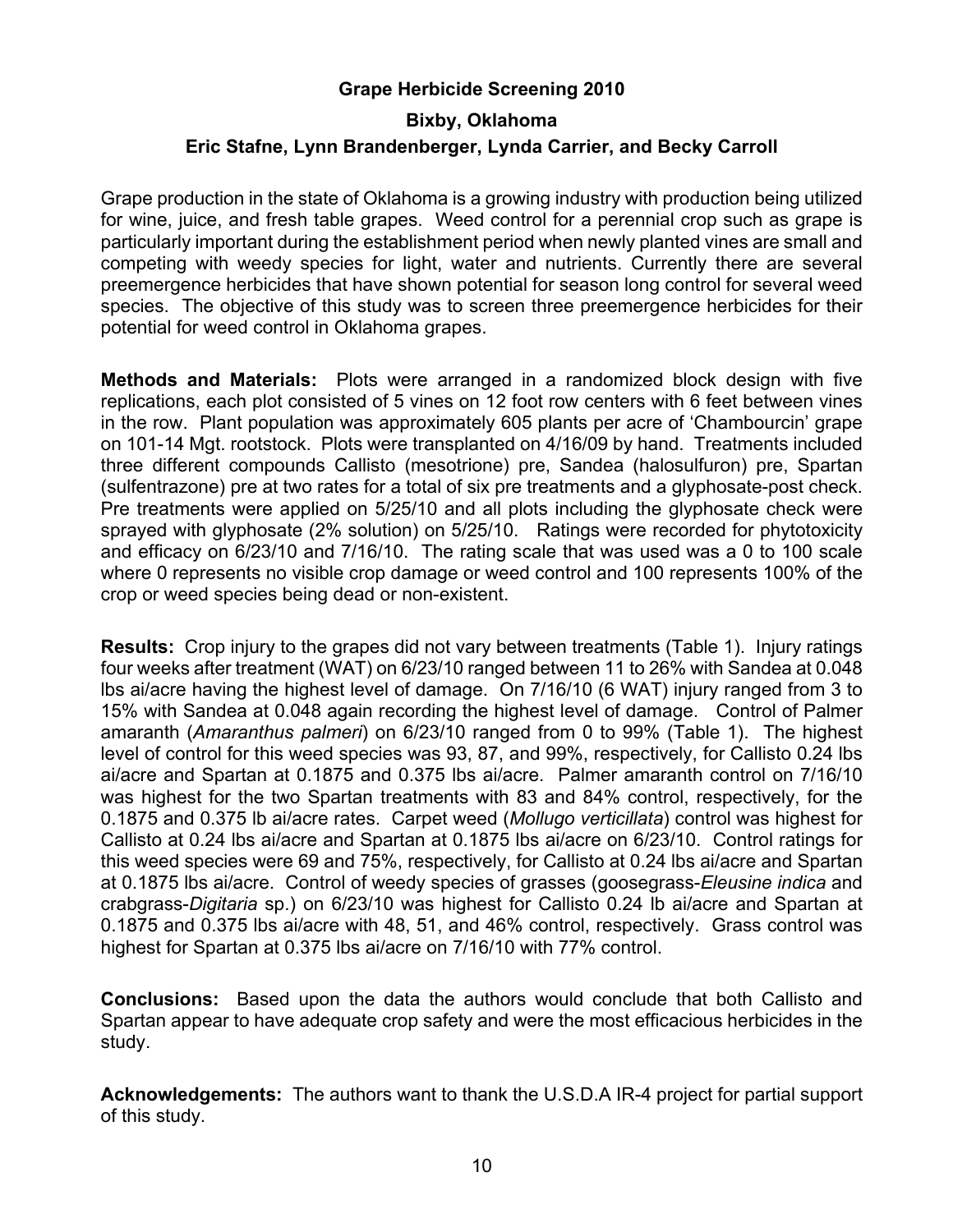|                     |          | % Injury |                |                        | % Control      |                |                           |
|---------------------|----------|----------|----------------|------------------------|----------------|----------------|---------------------------|
|                     |          |          |                | <b>Palmer amaranth</b> | Carpet<br>weed |                | <b>Grass weed species</b> |
| Treatment/acre      | 6/23/10  | 7/16/10  | 6/23/10        | 7/16/10                | 6/23/10        | 6/23/10        | 7/16/10                   |
| Round-up post check | 11 $a^z$ | 4 a      | 0 <sub>d</sub> | 7 c                    | 0 <sub>c</sub> | 0 <sub>b</sub> | 4 c                       |
| Callisto 0.12 pre   | 14 a     | 4 a      | 47 b           | $25b-c$                | $25b-c$        | $32$ a-b       | 6 c                       |
| Callisto 0.24 pre   | 16 a     | 3a       | 93a            | $38b-c$                | 69 a           | 48 a           | 13c                       |
| Sandea 0.024 pre    | 13 а     | 10 a     | 20c            | 48 b                   | $43$ a-b       | $34$ a-b       | $21 b-c$                  |
| Sandea 0.048 pre    | 28 a     | 15 a     | $37b-c$        | $37b-c$                | $58$ a-b       | 38 a           | 22 b-c                    |
| Spartan 0.1875 pre  | 16 a     | 5 a      | 87 a           | 83 a                   | 75 a           | 51 a           | 48 b                      |
| Spartan 0.375 pre   | 13 a     | 9 a      | 99 a           | 84 a                   | $58$ a-b       | 46 a           | 77 a                      |

#### **Table 1.** 2010 Grapes Herbicide trial, Bixby, OK.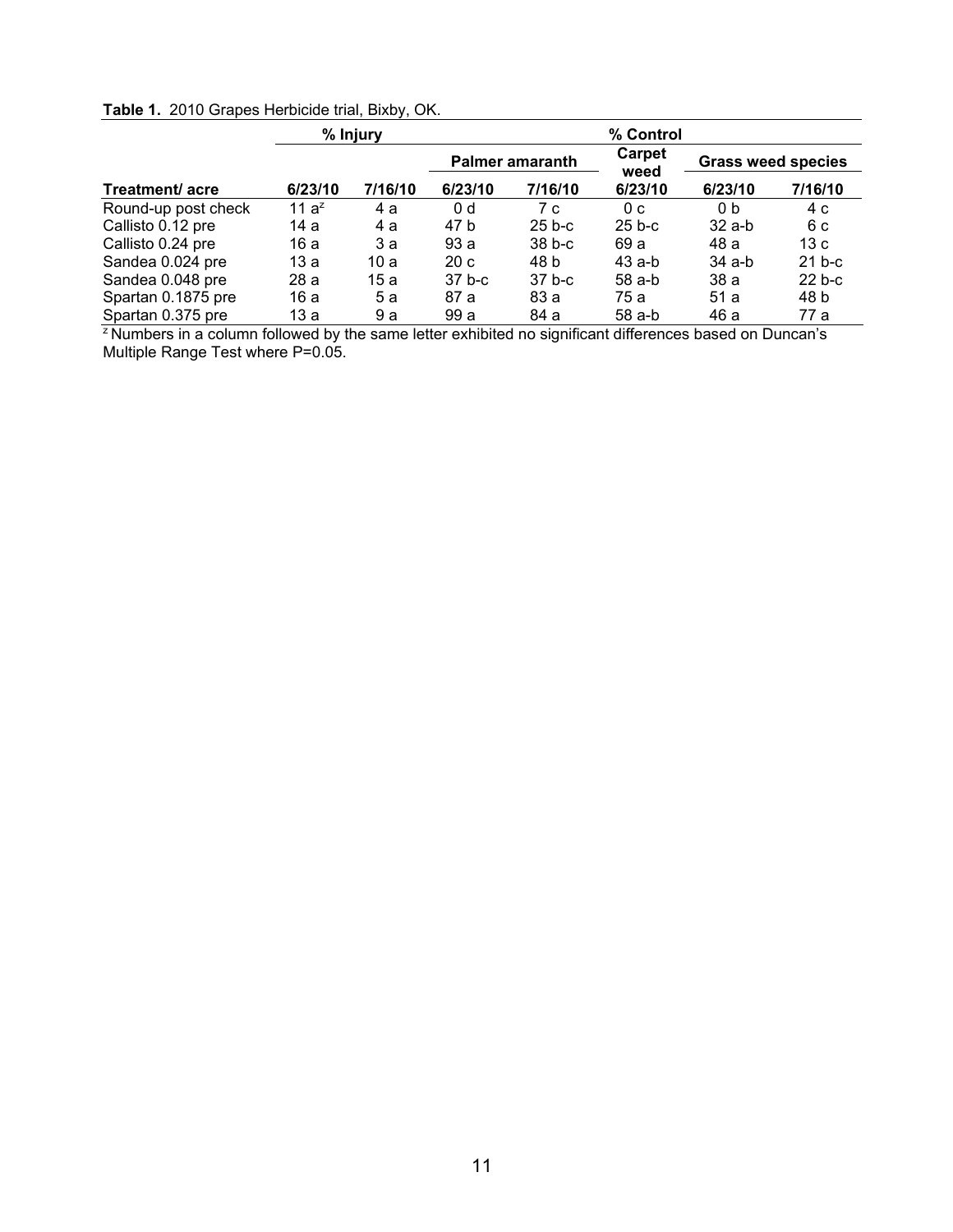#### <span id="page-14-0"></span>**Preemergence Weed Control on Pepper Lynn Brandenberger & Lynda Carrier Oklahoma State University Cooperating with Schantz Farms**

**Introduction:** Very few herbicides are available for commercial peppers for either pre or postemergence weed control. Preemergence weed control normally consists of posttransplanting treatments of Dual Magnum over the top of the crop. This method has been utilized for several years, but there is a need for additional pre herbicides for use on the crop. The objective of this trial was to determine if Prowl  $H_2O$  (pendamethalin) has potential as a preemergence herbicide for use in commercial pepper production when applied preplant.

**Methods and Materials:** This study was initiated on 4/14/10 in a commercial pepper field of 'OKALA' pepper in Blaine County, OK. Plants were in rows with 3 foot row centers and spaced approximately 2.5 feet apart in the row. Plots were arranged in a randomized block design with four replications, each plot being 6 x 20 feet. Treatment applications were made pre-plant using two different rates of Prowl H<sub>2</sub>O (0.95 and 1.4 lbs. ai/acre) with a  $CO<sub>2</sub>$  hand-boom sprayer at an overall rate of 25 gpa.

**Results:** Injury ratings on 6/8/10 varied between the low and high rate of Prowl H2O (Table 1). Injury for the 0.95 lb. ai/acre rate was 3% and injury was 10% for the 1.43 lb ai/acre rate. Although higher in injury, the 1.43 lb rate would be considered relatively safe for use on pepper. Weed control did not vary between treatments in the study. Both rates of Prowl H2O resulted in high levels of control for Palmer amaranth (*Amaranthus palmeri* S. Wats.). In conclusion, the authors observed that both rates of Prowl H2O when used for weed control in spice pepper were safe for the crop with injury at or below 10% and both rates provided good control of Palmer amaranth. Further study would be recommended for both crop safety and for determining the effect of this herbicide on crop yield.

|                     | % Injury  | % control Palmer Amaranth |
|---------------------|-----------|---------------------------|
| Treatment Ibs ai/ac | 6/8/2010  | 6/8/2010                  |
| Prowl $H2O$ 0.95    |           | 100<br>- a                |
| Prowl $H_2O$ 1.43   | 10<br>a - | 100<br>a                  |

**Table 1.** Pepper herbicide study pre treatments, Spring 2010, Hydro, OK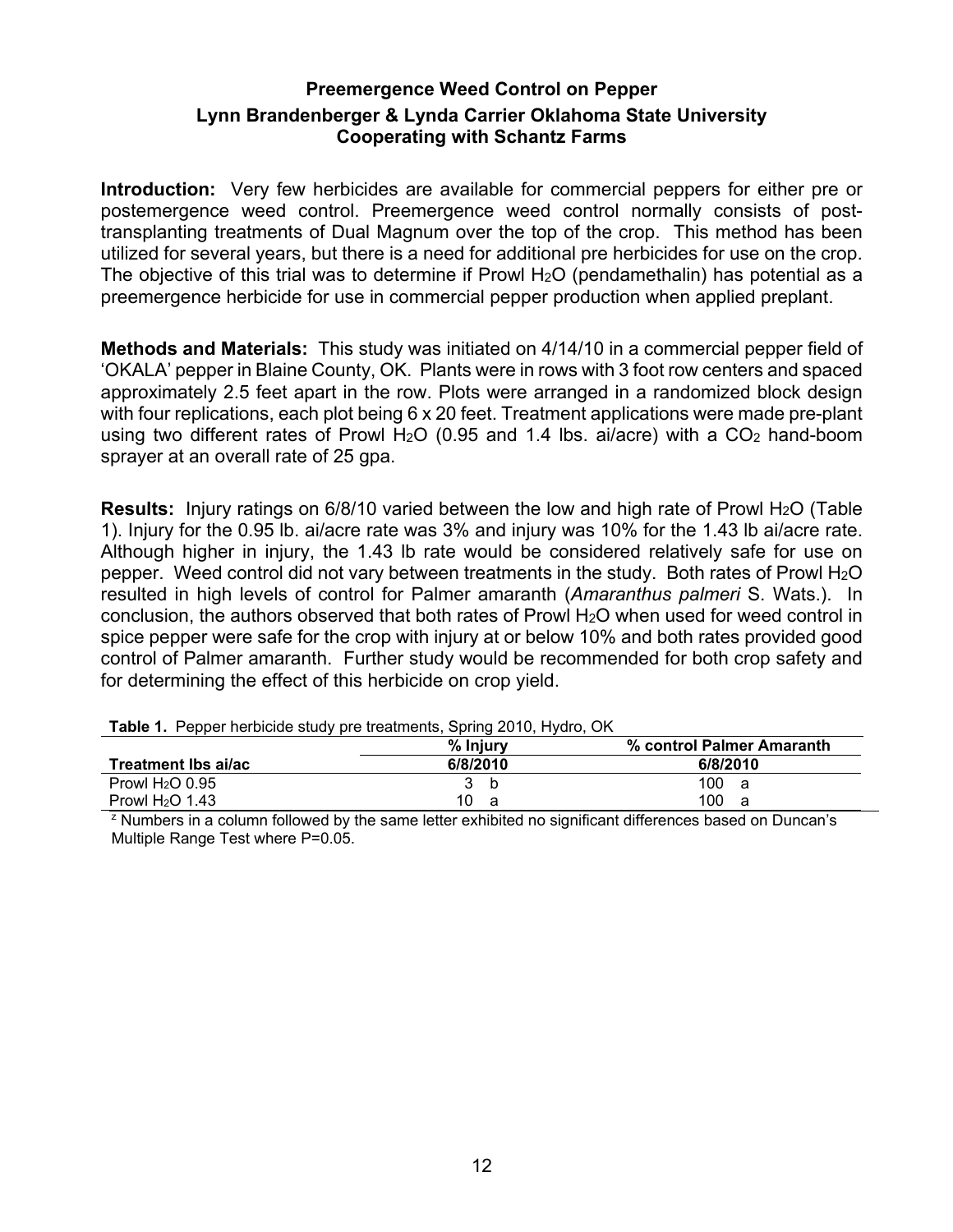#### **June Postemergence Weed Control in Pepper**

#### <span id="page-15-0"></span>**Hydro, OK-2010 Lynn Brandenberger and Lynda Carrier Oklahoma State University Cooperating with Schantz Farms**

**Introduction:** Commercial peppers have few herbicides available for weed control. Postemergence broadleaf weed control is normally handled by hand hoeing. Hoeing is an expensive method, often costing several hundred dollars per acre if the producer is able to find labor to do it. Therefore there is a need to identify potential postemergence herbicides that can be utilized for controlling broadleaf weeds in pepper fields. The objective of this study was to screen several herbicides and combinations of herbicides that may have potential for weed control in commercial pepper production when applied early season as a postemergence application with a hooded sprayer.

**Methods and Materials:** The study field was transplanted to the pepper cultivar 'Okala' on 4/20/10 with a between row spacing of three feet and transplant in-row spacing of 17 inches. The study included nine different treatments utilizing six different herbicides (Valorflumioxazine, Aim-carfentrazone ethyl, glyphosate, Sharpen-saflufenacil, Staple-pyrithiobac sodium, Prowl H2O- pendimethalin) some alone and some in combination (Table 1). All treatments were applied to plots eight rows wide (24 feet) by 50 feet in length in a randomized design with three replications on 6/01/10. Treatment applications were with a hooded sprayer at an overall rate of 17 gallons of spray solution per acre. Treatments were rated for % injury on 6/8/10 and 7/22/10 and weed counts were made for two weed species on 6/8/10. Fresh weights were recorded for three plants per plot on 10/15/10.

**Results and Discussion:** Injury ratings for both 6/8/10 and 7/22/10 did not vary between the untreated check and each of the herbicide treatments (Table 1). The amount of injury on 6/8/10 ranged from 0% for Valor 0.67 lbs ai/acre + glyphos 0.69 lbs ai/acre and Sharpen 0.022 + Prowl H2O 1.5 lbs ai/acre to 10 and 12% for Staple LX 0.05 + glyphos 0.69 and Valor 0.067, respectively. Injury on 722/10 ranged between 0 to 3% with no differences between treatments. The number of plants of cut-leaf evening primrose (*Oenothera laciniata*) and golden crownbeard *(Verbesina encelioides*) for a particular weed species was not different on 6/8/10 for treatments or the untreated check. There were no differences in the fresh weight of plants for treatments in the study. Fresh weight ranged from 8.9 lbs for Staple LX 0.05  $+$ glyphos 0.69 to 10.6 lbs for Valor 0.067.

**Conclusions:** Based upon the results of this study, the authors conclude that Valor, Aim, Sharpen, Staple, and glyphosate when applied with a hooded sprayer at the rates and combinations studied appear to have adequate crop safety for use in commercial pepper production. Additional studies would be useful in determining other application methods for use in pepper production.

**Acknowledgements:** The authors want to thank the Schantz family for all their help and support in completing this study. We also want to thank Valent, BASF, FMC, and DuPont companies for product support.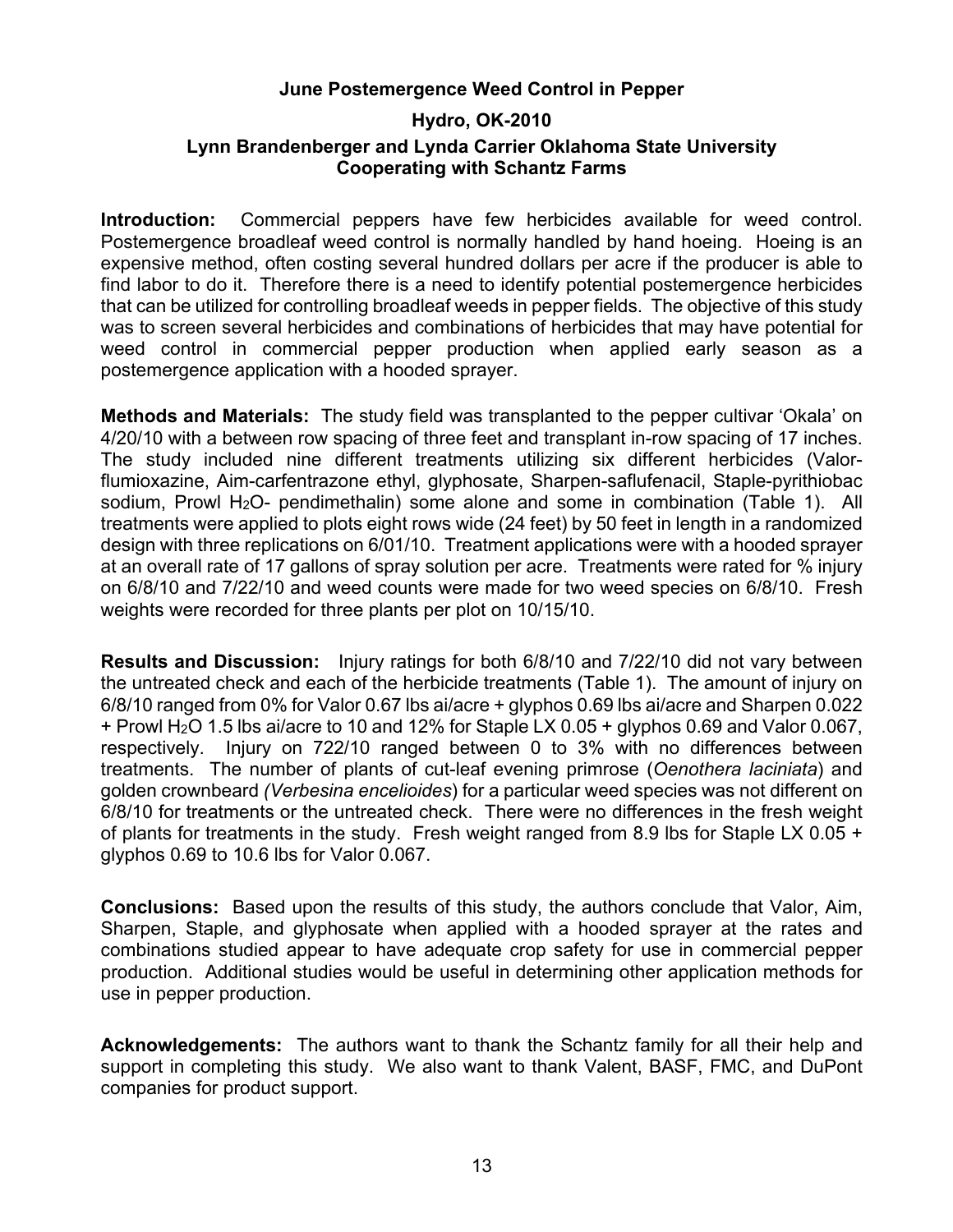|  | Table 1. Pepper herbicide study, Spring 2010, Hydro, OK |  |  |
|--|---------------------------------------------------------|--|--|
|--|---------------------------------------------------------|--|--|

|                                   |          | % Injury      | # of weeds/plot 6/8/2010 | Fresh         |            |
|-----------------------------------|----------|---------------|--------------------------|---------------|------------|
|                                   |          |               | <b>Primrose</b>          | <b>Golden</b> | weight     |
| <b>Treatment Ibs ai/ac</b>        | 6/8/2010 | 7/22/2010     |                          | crownbeard    | $(lbs.)^y$ |
| Untreated check                   | 3<br>a   | Ω<br>a        | $\overline{2}$<br>a      | 0<br>a        | 9.7<br>a   |
| Valor 0.034                       | a        | 0<br>a        | a                        | 3<br>a        | 9.4<br>a   |
| Valor 0.067                       | 12<br>a  | 0<br>a        | 5<br>a                   | 0<br>a        | 10.6<br>a  |
| Valor $0.034 +$ glyphos $0.69$    | a        | 2<br>a        | 8<br>a                   | 5<br>a        | 9.1<br>a   |
| Valor $0.067 +$ glyphos $0.69$    | 0<br>a   | 2<br>a        | 8<br>a                   | 0<br>a        | 9.5<br>a   |
| Sharpen 0.022                     | 2<br>a   | 2<br><b>a</b> | 10<br>a                  | 0<br>a        | 9.2<br>- a |
| Sharpen $0.022 +$ Prowl $H2O$ 1.5 | 0<br>a   | 0<br>a        | 3<br>a                   | 0<br>a        | 9.2<br>a   |
| Sharpen 0.022 + Aim 0.025         | 2<br>a   | 3<br>a        | a                        | 0<br>a        | 9.6<br>a   |
| Staple LX $0.05 +$ glyphos $0.69$ | 10<br>a  | a             | a                        | a             | 8.9<br>a   |

 $\rm{^y}$  Fresh weight = fresh weight of 3 whole plants in lbs. on 10/15/2010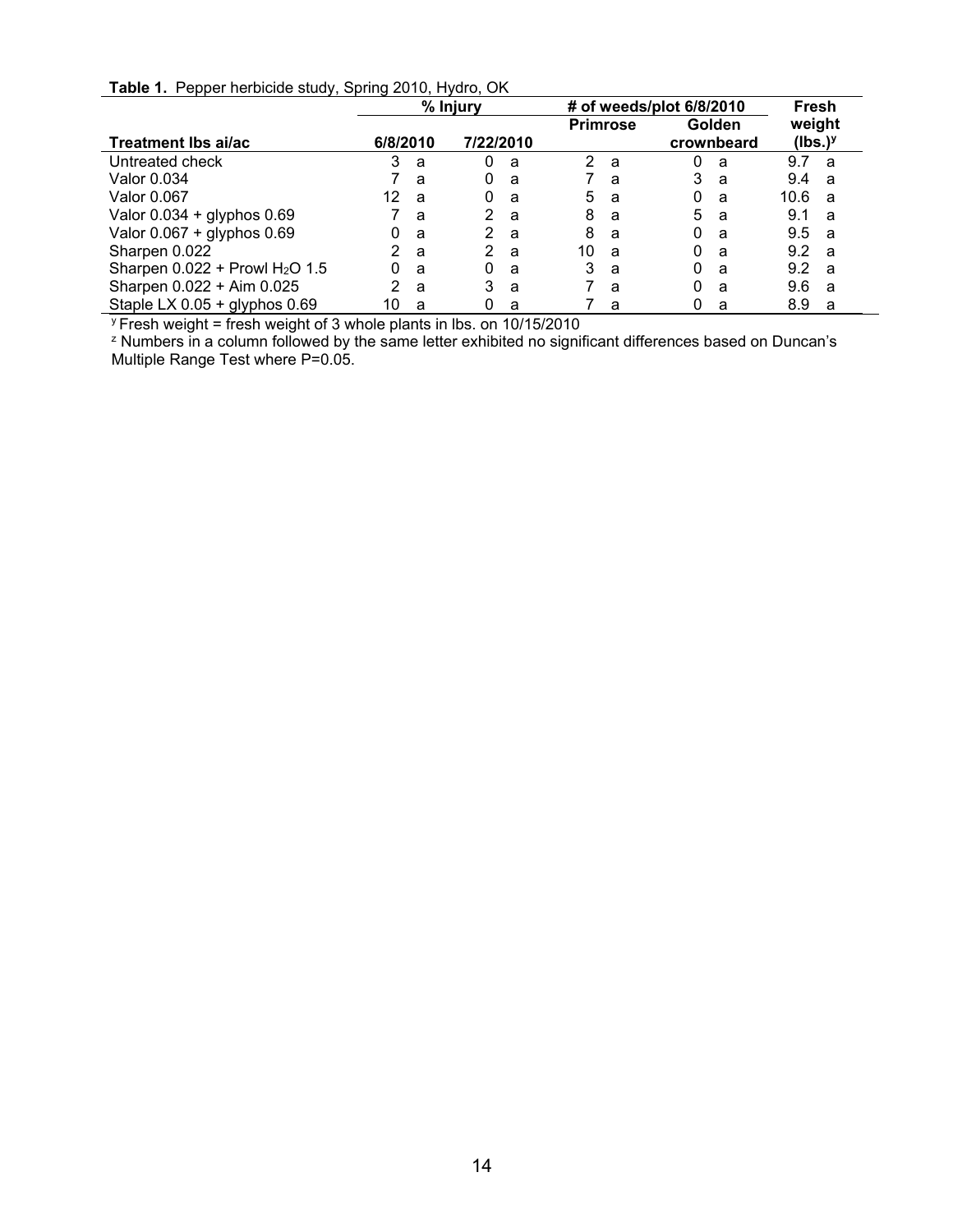#### **July Postemergence Weed Control in Pepper**

#### <span id="page-17-0"></span>**Hydro, OK 2010 Lynn Brandenberger and Lynda Carrier Oklahoma State University Cooperating with Schantz Farms**

**Introduction:** Commercial peppers have few herbicides available for weed control. Postemergence broadleaf weed control is normally handled by hand hoeing. Hoeing is an expensive method, often costing several hundred dollars per acre if the producer is able to find labor to do it. Therefore there is a need to identify potential postemergence herbicides that can be utilized for controlling broadleaf weeds in pepper fields. The objective of this study was to screen several herbicides and combinations of herbicides that may have potential for weed control in commercial pepper production when applied later in the season as a postemergence application with a shielded sprayer.

**Methods and Materials:** The study field was transplanted to the pepper cultivar 'Okala' on 4/14/10 with a between row spacing of three feet and transplant in-row spacing of 17 inches. The study included nine different treatments utilizing six different herbicides (Valorflumioxazine, Aim-carfentrazone ethyl, glyphosate, Sharpen-saflufenacil, Staple-pyrithiobac sodium, Prowl H<sub>2</sub>O- pendimethalin) some alone and some in combination (Table 1). All treatments were applied to plots four rows wide (12 feet) by 40 feet in length in a randomized design with three replications on 7/22/10. Treatment applications were with a shielded sprayer at an overall rate of 20 gallons of spray solution per acre. Treatments were rated for % injury on 8/5/10 and fresh weights were recorded for three plants per plot on 10/15/10.

**Results and Discussion:** Injury ratings on 8/5/10 did not vary between the untreated check and any of the herbicide treatments (Table 1). The levels of injury were low and ranged between 0 to 2% for all treatments and the untreated check. There were no differences in the fresh weight of plants for treatments in the study. Fresh weight ranged from 10.5 to 12.1 lbs.

**Conclusions:** Based upon the results of this study, the authors conclude that Valor, Aim, Sharpen, Staple, and glyphosate when applied with a shielded sprayer at the rates and combinations used appear to have adequate crop safety for use in commercial pepper production. Additional studies would be useful in determining other application methods for use in pepper production.

**Acknowledgements:** The authors want to thank the Schantz family for all their help and support in completing this study. We also want to thank Valent, BASF, FMC, and DuPont companies for product support.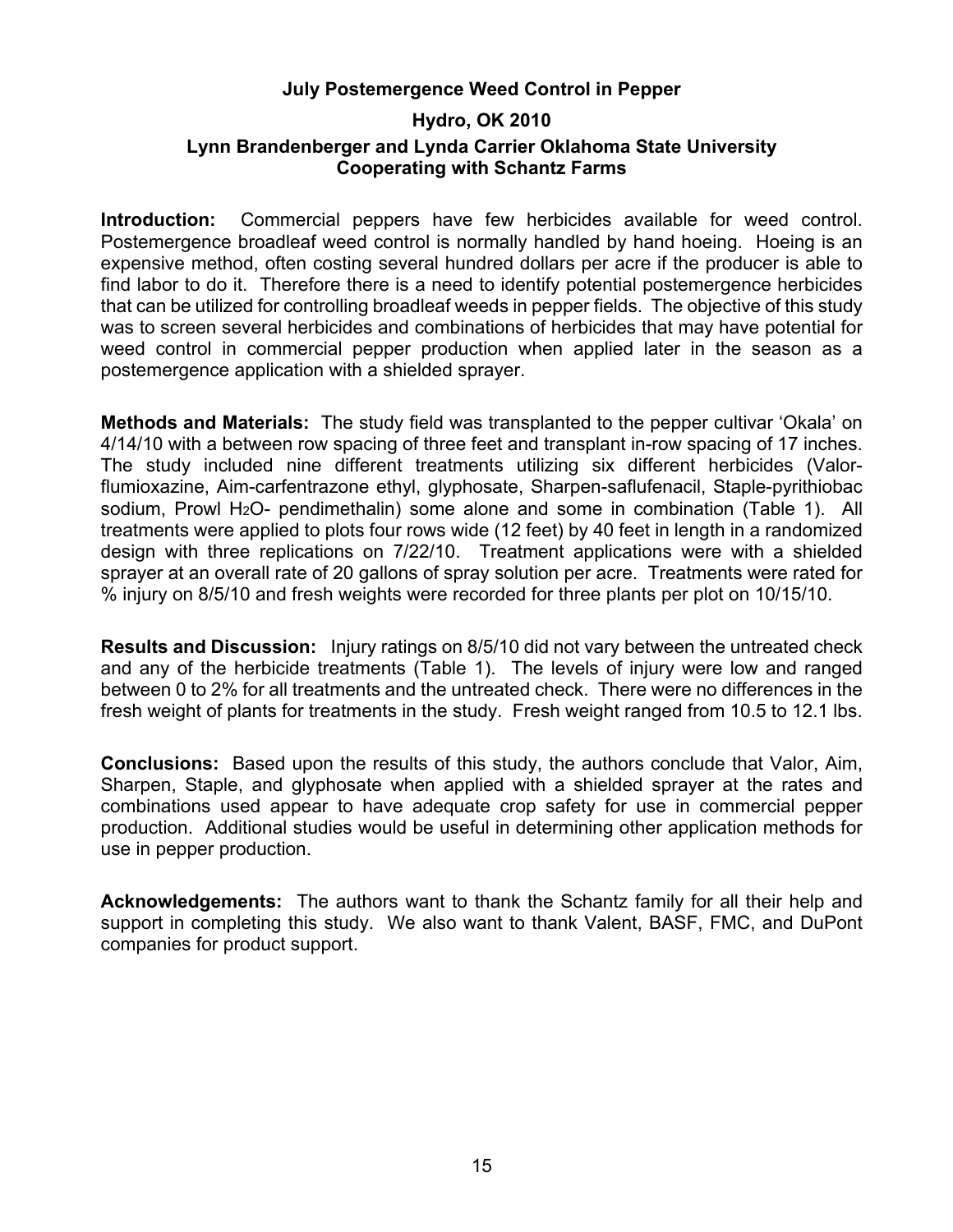|                                 |                                | <b>Fresh weight</b> |
|---------------------------------|--------------------------------|---------------------|
|                                 | % Injury                       | $(lbs.)^y$          |
| Treatment Ibs ai/ac             | 8/5/2010                       | 10/15/2010          |
| Untreated check                 | $\mathbf{2}^{\mathsf{-}}$<br>a | 12.1 a              |
| Valor 0.034                     | 3<br>a                         | 10.7 $a$            |
| Valor 0.067                     | $\overline{2}$<br>a            | 11.2 a              |
| Valor $0.034 + G$ lyphos $0.69$ | 0<br>a                         | 10.5 a              |
| Valor $0.067 +$ glyphos $0.69$  | 2 <sup>1</sup><br>a            | 11.2 a              |
| Sharpen 0.022                   | $\overline{2}$<br>a            | 11.3 a              |
| Sharpen $0.022 +$ Prowl $H2O$   | $\overline{2}$<br>a            | 11.2 a              |
| 1.5                             |                                |                     |
| Sharpen 0.022 + Aim 0.025       | 0<br>a                         | 10.7 a              |
| Staple LX $0.05 +$ glyphos      | $\mathbf{2}$<br>а              | 12.0<br>a           |
| 0.69                            |                                |                     |

|  | Table 3. Pepper herbicide study, Summer 2010, Hydro, OK |  |  |  |
|--|---------------------------------------------------------|--|--|--|
|--|---------------------------------------------------------|--|--|--|

 $y$  Fresh weight = weight of 3 whole plants in lbs.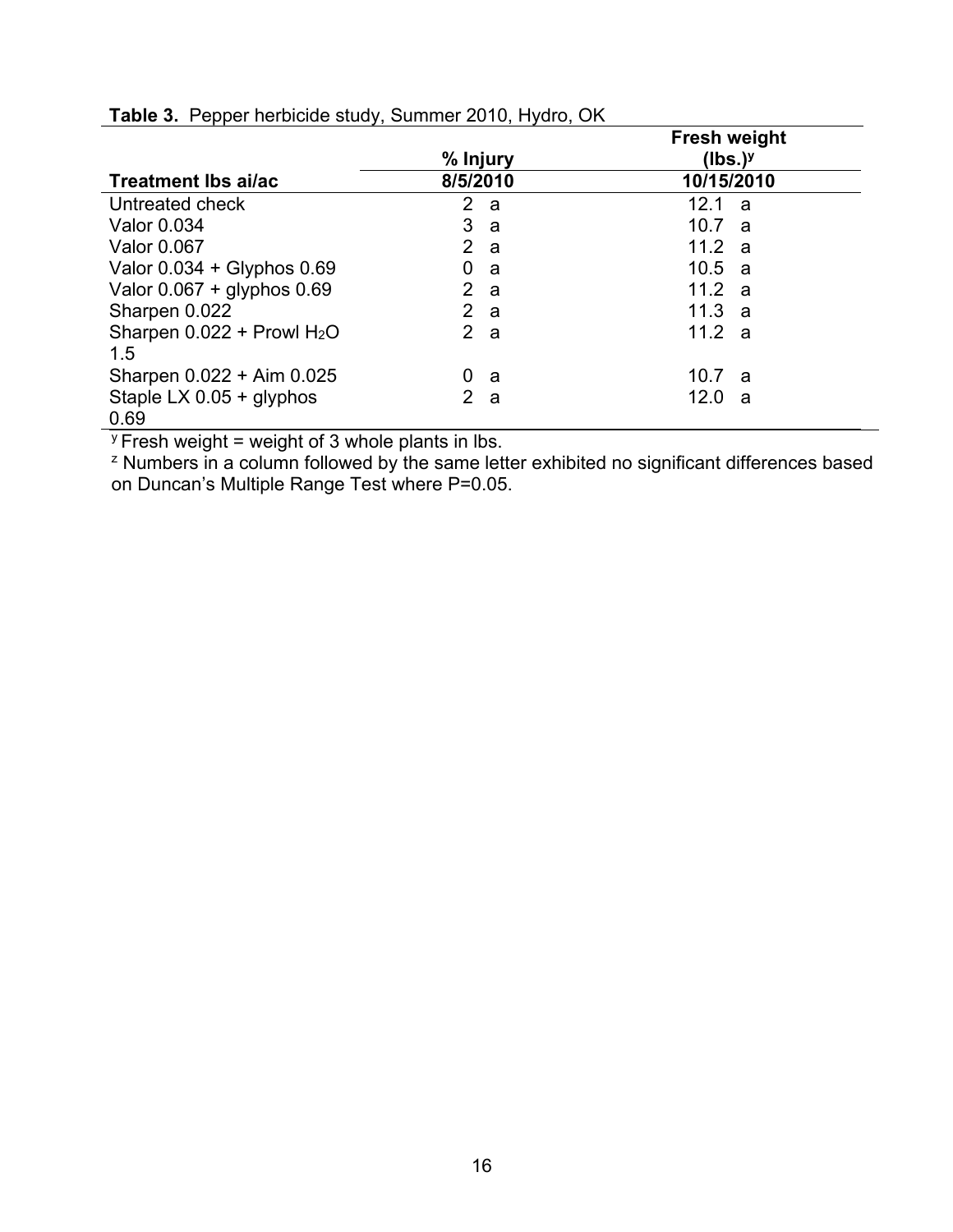#### <span id="page-19-0"></span>**Mulching Methods for Weed Control in a Certified Organic Production System**

#### Charles L. Webber III<sup>a</sup>, Angela R. Davis<sup>a</sup>, and James W. Shrefler<sup>b</sup> **aUSDA, ARS, Wes Watkins Agricultural Research Laboratory, Lane, Oklahoma bOklahoma State University, Lane, Oklahoma**

**Abstract:** Reducing weed competition is a critical step in organic cropping systems. Use of black plastic as a weed barrier is widely used and effective. The expense associated with black plastic as well as the ecological impact of disposal has a negative impact with its use. Research was conducted at Lane, Oklahoma on certified organic land at the USDA/OSU Wes Watkins research center to compare the impact of mulching types on weed control and herb yields. The 4 mulching treatments included black plastic, hay mulch (wheat and cereal rye), hay mulch over newsprint, and bare soil (no mulch). Four herbs, basil (*Ocimum basilicum* L.), sage (*Salvia officinalis* L.), garlic chives (*Allium tuberosum* Rottler ex Spreng.), and arugula (*Eruca vesicaria* (L.) Cav. ssp. *sativa* (Mill.) Thell.), were transplanted into the four mulching treatments in 4 replications. Weed control efficacy of the mulching treatments were determined by recording the time required to maintain the plots weed-free by hoeing and hand-weeding. Herb yields were determined for each mulching treatment. Arugula and garlic chives produced the best yields on the black plastic. Basil and sage produced their highest yields when grown without a mulch (bare ground). The black plastic and bare soil treatments required the most time to handweed compared to the hay and hay/newsprint mulches, which required the least. The research demonstrated the importance of selecting the appropriate mulch for the specific herb and the potential benefits of natural and biodegradable mulches.

**Introduction:** The weed control challenges for horticulture production are formidable; however, these challenges are even greater for those considering organic crop production. Organic weed control methods include crop rotations, cover crops, planting systems, mechanical methods, organic herbicides, and mulches. Although mechanical weed control through cultivation is useful for controlling weeds between rows, it is ineffective for controlling weeds between plants within rows. Mulches have the potential to conserve soil moisture, reduce soil erosion, and minimize weed growth. Although plastic mulch has advantages in weed control, initial cost and disposal add to the overall production costs. Alternative mulches were investigated to reduce weed competition.

**Objective:** Hay mulch (wheat and cereal rye), hay/newsprint mulch, and bare soil (no mulch) were compared to black plastic to determine the impact on herb yields and time to remove weeds (handweeding and hoeing).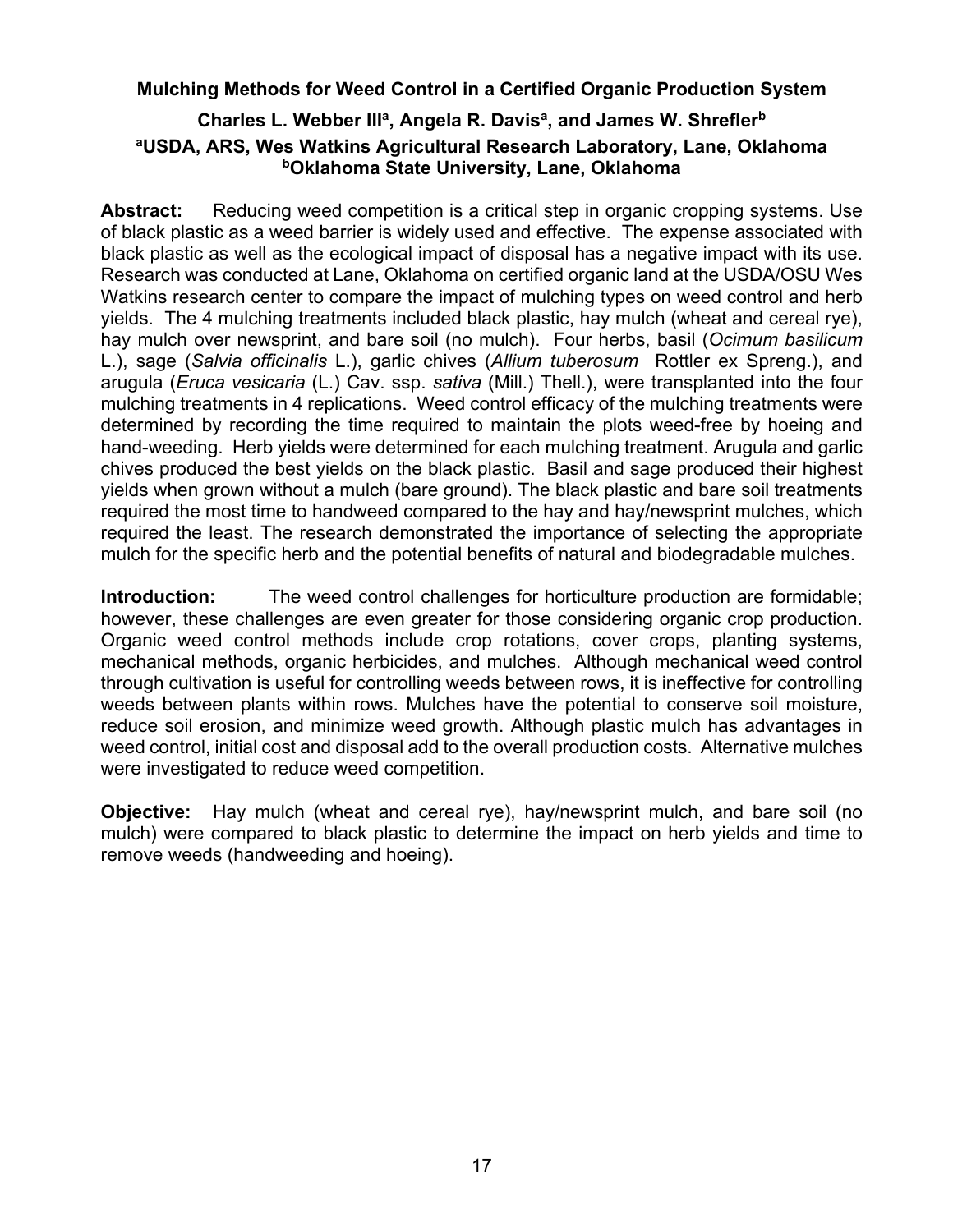**Methods and Materials:** The experiment was conducted on certified organic land at the USDA/OSU Wes Watkins Research Center, Lane, OK. The soil was a Bernow fine sandy loam, 0-3% slope (fine-loamy, siliceous, thermic Glossic Paleudalf). The field was prepared for planting on April 26, 2010 with raised beds on 6-ft centers. Plastic mulch was applied on April 27 and the hay and the hay/newsprint mulches were applied on April 29. Two to three inches of hay (wheat and cereal rye) mulch was placed over bare soil for the hay mulch treatment or over sheets of newsprint for the hay/newsprint mulch treatment.

All mulches (black plastic, hay, and hay/newsprint) covered a 6-ft wide strip the length of the raised bed. Every other raised bed was planted to produce 12-ft centers between planted rows. Herbs (basil, arugula, garlic chives, and sage) were transplanted into the field on May 3, 2010. All plots were handweeded and hoed to a width of 6 feet on a weekly basis. The time required to produce weed-free plots by handweeding were recorded for each plot. All herbs were harvested on September 7, 2010 and fresh weights determined.

#### **Results and Discussion:**

*Weed Removal* Although black plastic mulch required the greatest time to handweed, primarily due to the weed removal along edges of the plastic mulch, the total time required for all mulching treatments was very low compared to typical expectations. The weed pressure in this research study were minimal due to the location's historical low weed populations, the use of drip irrigation to promote crop growth while reducing soil moisture for weed growth, and early removal of weeds. The hay mulch decreased the weeding time by 17% compared to the black plastic mulch and 11% compared the bare ground (no mulch) (Figure 1).

#### *Herb Yields*

Mulching types significantly influenced herb yields. Black plastic mulch produced the greatest yields for arugula and garlic chives, and the second greatest yields for basil and sage (Table 1). Basil produced the highest herb yields for each mulching type. Arugula had the greatest percentage differences due to mulching treatments. Sage and basil yields were greater when grown on bare ground, although the black plastic produced the second highest yields (Table 1). When comparing the biodegradable (hay and hay/newsprint) mulches, the hay/newsprint mulch herb yields were greater than the hay mulch herbs. The herb yields for the hay mulch were significantly lower than all other mulching treatments.

**Conclusions:** Arugula and garlic chives produced the best yields on black plastic compared to basil and sage, which grew best on bare ground (no mulch). The black plastic and the bare soil required the most time to hand weed compared to the hay and hay/newsprint mulches, although the weeding times for all treatments were minimal due to the low weed pressure. These results demonstrated the importance of selecting the appropriate mulch for the specific herb and the potential benefits of natural and biodegradable mulches.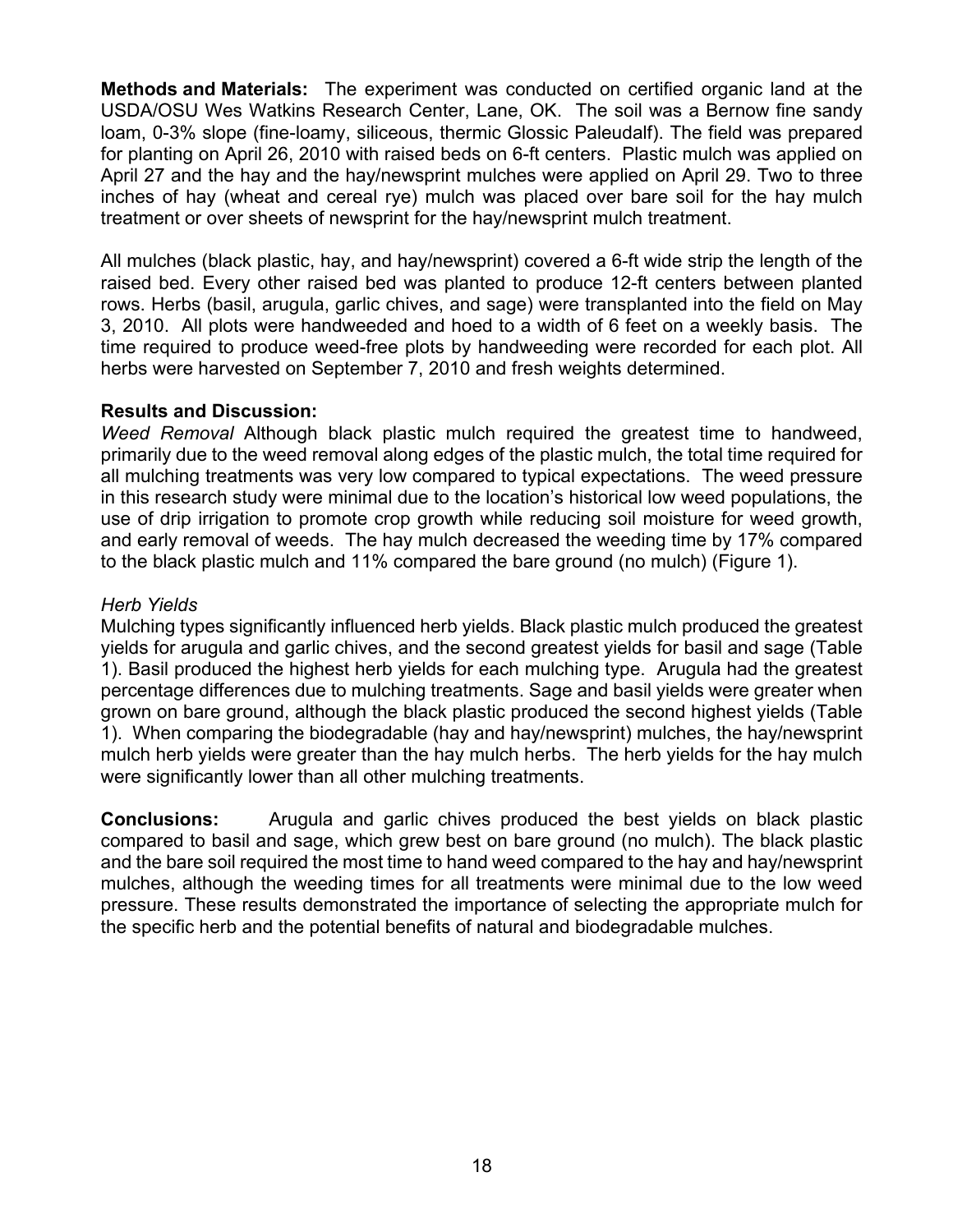**Figure 1. Impact of mulching treatments on the relative time to remove weeds by hand weeding.** 



| Table 1. Impact of mulching treatment on herb fresh yields (g) averaged across 4 |  |
|----------------------------------------------------------------------------------|--|
| replications in 2010.                                                            |  |

| <b>Mulching</b><br><b>Treatment</b> | <b>Basil</b> | Arugula  | <b>Sage</b> | <b>Garlic</b><br><b>Chives</b> |  |  |
|-------------------------------------|--------------|----------|-------------|--------------------------------|--|--|
|                                     | g            | g        | g           | g                              |  |  |
| <b>Black Plastic</b>                | 6612.4 b     | 2374.1 a | 784.0 b     | 256.3a                         |  |  |
| <b>Bare Ground</b>                  | 7225.0 a     | 740.2 b  | 954.4 a     | 100.2 b                        |  |  |
| $\mathsf{Hay}^*$                    | 2500.6 d     | 252.0 d  | 126.5c      | 52.4 c                         |  |  |
| Hay* and<br><b>Newsprint</b>        | 3550.4 c     | 643.2 c  | 712.2 b     | 138.4 b                        |  |  |

\*Hay (wheat and cereal rye straw)

**Acknowledgements:** The authors would like to thank Buddy Faulkenberry and Amy Helms, USDA, ARS, Research Technicians for their field work, data processing, and leadership of the field crews. We would also like to thank Michael Mobbs and Cody Sheffield for field maintenance and data collection. We would also like to thank Jim Vaughn, John Johnson, Shannon Reece, Phil Powell, Tony Goodson, Jaquie Pruit, Lacey Howery for their help in harvesting the herbs.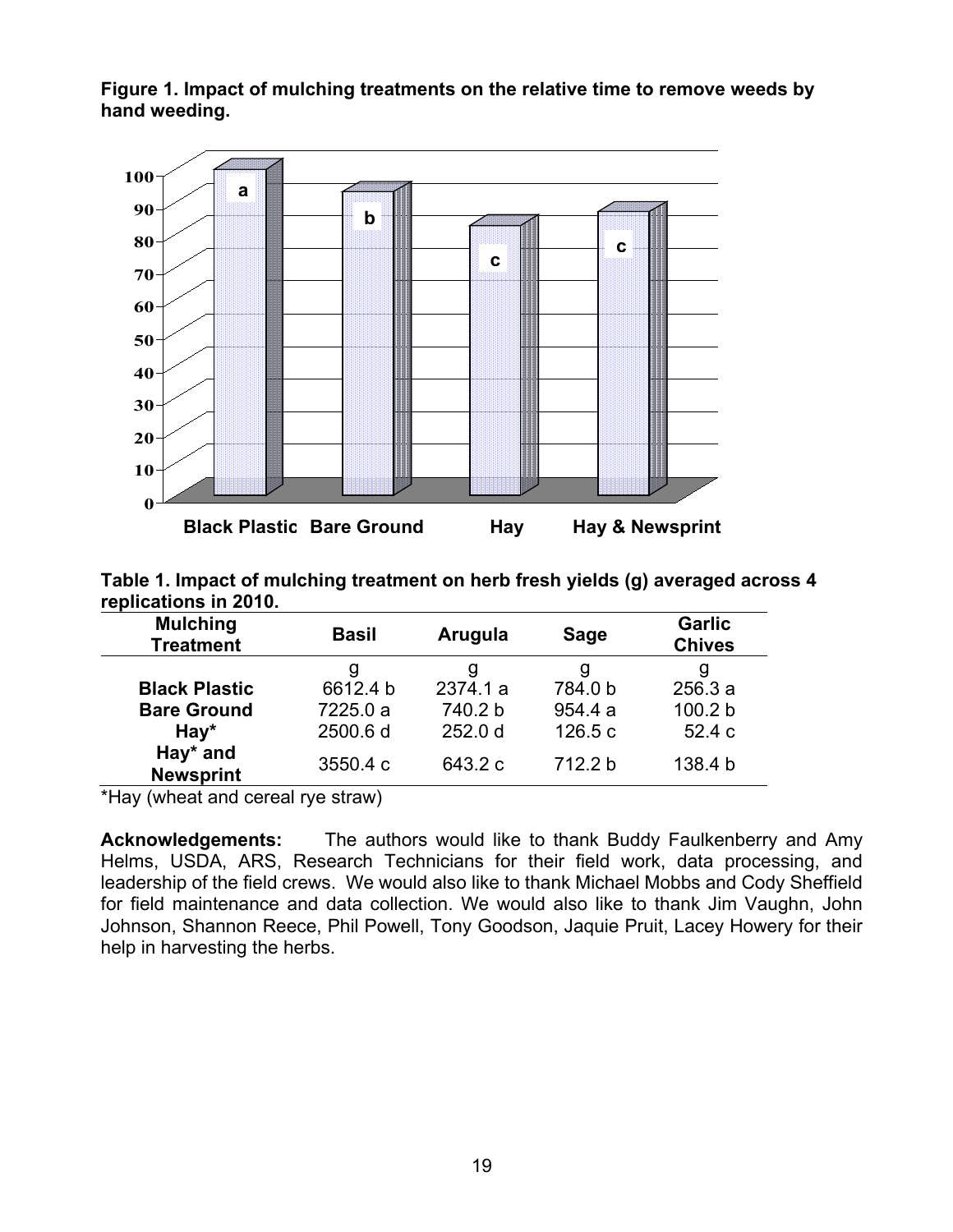#### <span id="page-22-0"></span>**Scythe® (Pelargonic Acid) Weed Control in Bell Peppers** Charles L. Webber III<sup>1</sup>, James W. Shrefler<sup>2</sup>, and Lynn P. Brandenberger<sup>3</sup> **1USDA, ARS, WWARL, Lane, Oklahoma 2Oklahoma State University, Lane, Oklahoma 3Oklahoma State University, Stillwater, Oklahoma**

**Abstract:** Organic squash (*Cucurbita pepo* L.) producers need appropriate herbicides that can effectively provide season- long weed control. Research was conducted in southeast Oklahoma (Atoka County, Lane, OK) to determine the impact of a potential organic herbicide on weed control efficacy, crop injury, and yields. The experiment included Scythe® (57% pelargonic acid) applied post-directed at 3, 6, and 9% v/v application rates, plus an untreated weedy-check and an untreated weed-free check with 4 replications. Yellow squash, cv. 'Enterprise', was direct-seeded on June 21, 2010 into raised 91-cm centered beds. The primary weeds included smooth crabgrass (*Digitaria ischaemum* (Schreb.) Schreb. ex Muhl.), cutleaf groundcherry (*Physalis angulata* L.), and spiny amaranth (*Amaranthus spinosus* L.). Scythe® was post-directed applied on July 13 and then reapplied 8 days later (July 21). Grass weed control (78%) and broadleaf weed control (69%) with the 9% Scythe® treatment were at their lowest levels at 7 days after the initial spray treatment (DAIT). Smooth crabgrass (98%), cutleaf groundcherry (94%), and spiny amaranth control (94%) control peaked at 9 DAIT (1 day after the sequential treatment) with the 9% application rate. Scythe® at 9% also resulted in the greatest crop injury at 9 DAIT (12.5%). The sequential application of Scythe® significantly increased grass and broadleaf control at all application rates. The 6 and 9% Scythe® treatments produced equivalent squash yields (squash/acre and lb/acre) as the weed-free treatment and greater yields than the weedy check.

**Introduction:** Organic squash (*Cucurbita pepo* L.) producers need appropriate herbicides that can effectively provide season-long weed control. Although corn gluten meal has shown promise as an early-season pre-emergent organic herbicide in squash production, any uncontrolled weeds can inflict serious yield reductions by the end of the growing season. Organic squash producers need additional organic herbicides that can affectively provide affective post-emergent weed control. Previous research with post-emergence organic contact herbicides determined that these herbicides must be applied to very young/small weeds if acceptable weed control is expected. A potential solution to increase weed control efficacy on larger weeds and decrease squash injury is the use of multiple/sequential postdirected herbicide applications (herbicides sprayed at the base of the crop rather than overthe-top).

**Objective:** Research was conducted in southeast Oklahoma (Atoka County, Lane, OK) to determine the impact of sequential post-directed applications of a potential organic herbicide on weed control efficacy, crop injury, and yields.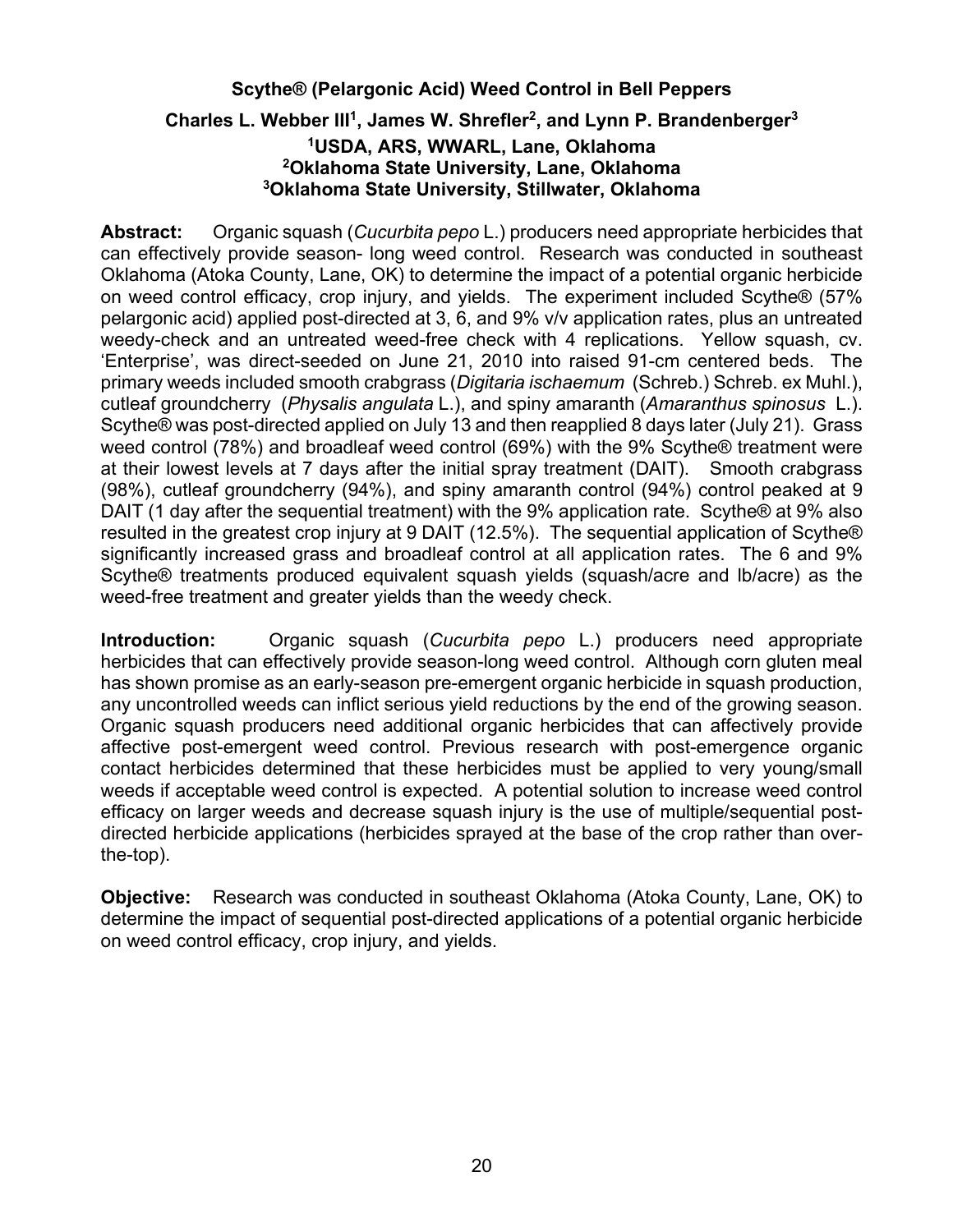**Materials and Methods:** The experiment included 5 weed control treatments. Scythe was applied at 3 rates (3, 6, and 9% v/v), plus an untreated weedy-check and an untreated weedfree check) with 4 replications. Yellow squash, cv. 'Enterprise', was direct-seeded on June 21, 2010 into raised 91-cm centered beds. Scythe® was post-directed applied (40 gpa, 8004, 0.40 gpm) on July 13 and then reapplied 8 days later (July 21). At the time of initial applications smooth crabgrass (*Digitaria ischaemum* (Schreb.) Schreb. ex Muhl.) was 3 – 6 inches tall, cutleaf groundcherry (*Physalis angulata* L.) was 2 – 3 inches tall, and spiny amaranth (*Amaranthus spinosus* L.) was 2 – 3 inches tall. Weed control and injury (phytotoxicity) ratings were collected at 1, 3, 7, 9, 11, 16, 22, and 28 days after the initial treatment (DAIT). Weed control ratings represent the percent weed control for a treatment compared to the weedy-check. A 0 to 100% visual rating system was used in which 0% represented no weed control, while 100% represented complete weed control. A 0 to 100% visual rating system was used in which 0% represented no crop injury, while 100% represented crop death. Weed control and crop injury data were converted using an arcsine transformation to facilitate statistical analysis and mean separation. Squash fruit was harvested from July 28, 2010 through August 20, 2010 (10 harvests). All data were subjected to ANOVA<sup>[1](#page-23-0)</sup> and mean separation using LSD with  $P=0.05$ .

**Results and Discussion:** Control of smooth crabgrass (98%) and broadleaf weeds (cutleaf groundcherry and spiny amaranth) (94%), peaked at 9 DAIT (1 day after the sequential treatment) with the 9% application rate (Tables 1 and 2). Smooth crabgrass control (78%) and broadleaf weed control (69%) with the 9% Scythe® treatment were at their lowest levels at 7 DAIT spray treatment (Tables 1 and 2). Yellow nutsedge plants did not emerged until after the initial treatment and the first evaluation date (1 DAIT) (Table 3). Yellow nutsedge control with 9% Scythe® peaked at 9 DAIT (41%) with the lowest nutsedge control at 7 DAIT (7.5%) and 28 DAT (5%) (Table 3). Scythe® at 9% v/v rate resulted in the greatest crop injury at 9 DAIT (12.5%) (Table 4).

The sequential application of Scythe® (two applications 8 days apart) significantly increased smooth crabgrass, broadleaf, and yellow nutsedge control when Scythe® was applied at 6 and 9% v/v (Tables 1, 2, and 3). Scythe® at 6 and 9% produced significantly greater squash yields (fruit/acre and lb/acre) than the weedy-check with no significant difference from the weed-free control (Table 5). Scythe® at 9% did result in a slight numerical yield depression compared to the weed-free control (Table 5), apparently due to crop injury (Table 4).

**Conclusions:** Weed control and crop injury increased as application rates increased with weed control peaking for grass, broadleaf, and nutsedge control at 9 DAT, 1 day after the sequential treatment. The significantly greater crop injury at 1, 3, and 9 DAT for the 9% Scythe® had a numerical but not significant impact on squash yields. Sequential post-directed applications of Scythe® resulted in significant increase in weed control across the weed species tested.

<span id="page-23-0"></span> $\overline{a}$ <sup>1</sup> SAS Institute Inc., 100 SAS Campus Drive, Cary, NC 27513.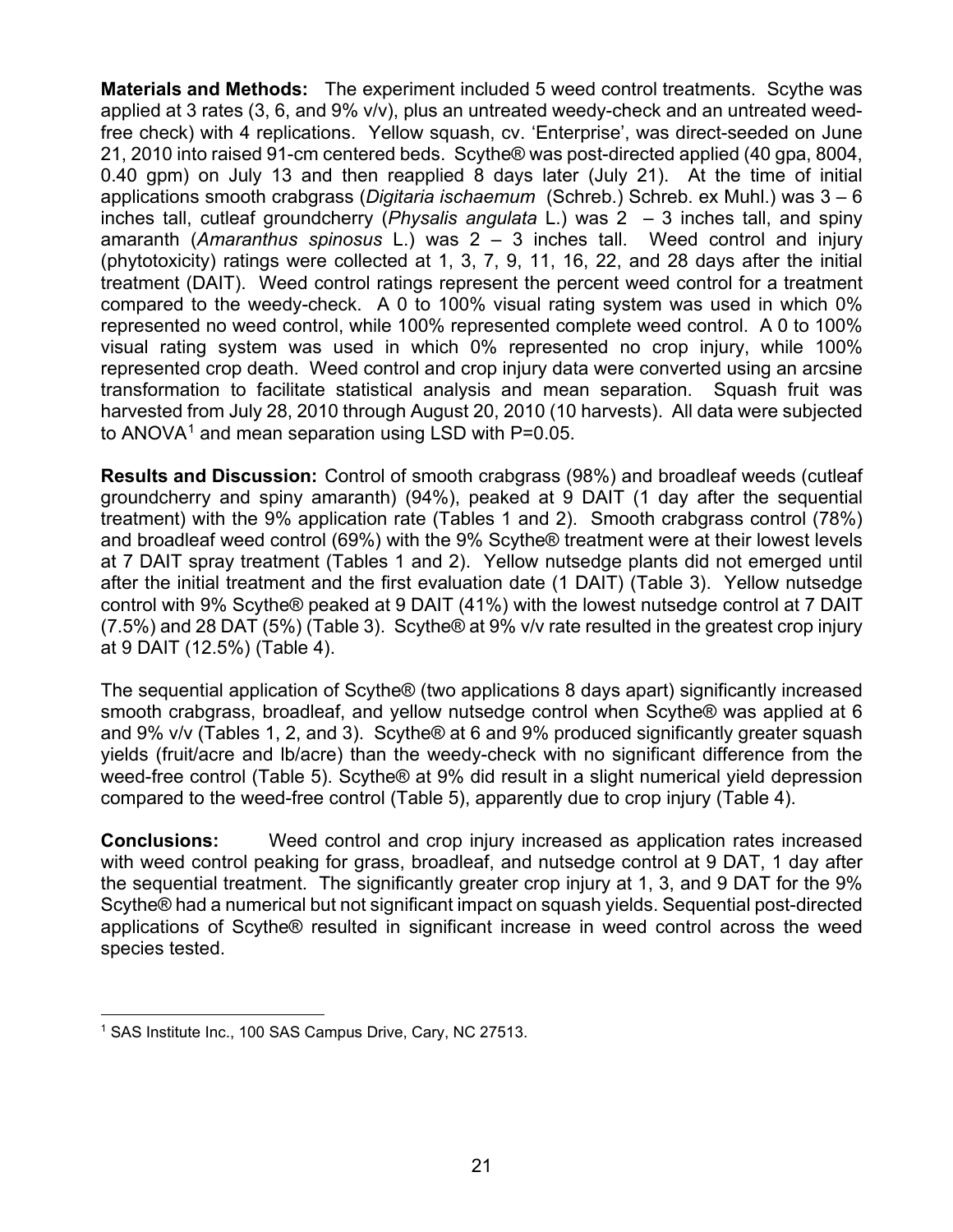**Acknowledgements:** The authors would like to thank Buddy Faulkenberry, Research Technician (USDA, ARS), for his leadership, field work, and data processing, Michael Mobbs and Conner Garison, student workers (USDA, ARS), for their field work and data entry, and Tony Goodson (OSU), Jaquie Pruit (OSU), and Lacey Howery (OSU) for assistance with field work.

| Table 1. Smooth crabgrass control as a result of sequential post-directed            |  |  |  |
|--------------------------------------------------------------------------------------|--|--|--|
| applications of Scythe® (57% pelargonic acid) applied at 3, 6, and 9% v/v in squash. |  |  |  |

| <b>Weed Control</b> | <b>Days After Initial Treatment</b> |                            |        |                |                                       |                |                |         |  |  |  |  |
|---------------------|-------------------------------------|----------------------------|--------|----------------|---------------------------------------|----------------|----------------|---------|--|--|--|--|
| <b>Treatment</b>    | 1                                   | 3                          |        | 9              | 11                                    | 16             | 22             | 28      |  |  |  |  |
|                     |                                     | % Smooth Crabgrass Control |        |                |                                       |                |                |         |  |  |  |  |
| Scythe 3%           | 58.75 c                             | 53.75 c                    | 37.5 d |                | 67.50 c 45.00 c 37.5 c 32.5 c 27.50 c |                |                |         |  |  |  |  |
| Scythe 6%           | 83.75 b                             | 88.75 b                    | 87.5 b |                | 94.75 c 88.75 b                       | 82.5 b         | 80.0 b         | 81.25 b |  |  |  |  |
| Scythe 9%           | 88.75 b                             | 92.25 <sub>b</sub>         |        | 77.5 c 97.75 b | 94.75 b                               | 87.5 b         | 85.0b          | 83.75 b |  |  |  |  |
| Weedy-Check         | 0 <sub>d</sub>                      | 0 <sub>d</sub>             | 0e     | 0 d            | 0 <sub>d</sub>                        | 0 <sub>d</sub> | 0 <sub>d</sub> | 0 d     |  |  |  |  |
| Weed-Free           | 100a                                | 100a                       | 100 a  | 100a           | 100a                                  | 100 a          | 100 a          | 100a    |  |  |  |  |

Values in a column followed by the same letter are not significantly different at *P* =.05 LSD.

**Table 2. Broadleaf (cutleaf groundcherry and spiny amaranth) weed control (%) as a result of sequential post-directed applications of Scythe® (57% pelargonic acid) applied at 3, 6, and 9% v/v in squash.**

| <b>Weed Control</b>                                                                                                                                       |                | <b>Days After Initial Treatment</b> |       |                         |                                                       |                |                        |                |  |  |  |  |  |
|-----------------------------------------------------------------------------------------------------------------------------------------------------------|----------------|-------------------------------------|-------|-------------------------|-------------------------------------------------------|----------------|------------------------|----------------|--|--|--|--|--|
| <b>Treatment</b>                                                                                                                                          |                | 3                                   |       | 9                       | 11                                                    | 16             | 22                     | 28             |  |  |  |  |  |
|                                                                                                                                                           |                | % Broadleaf Control                 |       |                         |                                                       |                |                        |                |  |  |  |  |  |
| Scythe 3%                                                                                                                                                 | 68.75 b        |                                     |       |                         | 62.5 c 41.25 c 61.25 d 45.00 d 42.50 c 45.00 d 27.5 c |                |                        |                |  |  |  |  |  |
| Scythe 6%                                                                                                                                                 | 81.25 b        | 85.0 b                              |       |                         | 72.50 b 87.50 c 75.00 c 75.00 b 67.50 c               |                |                        | 70.0 b         |  |  |  |  |  |
| Scythe 9%                                                                                                                                                 | 61.25 b        | 85.0 b                              |       | 68.75 b 93.75 b 86.25 b |                                                       |                | 82.50 b 78.75 b 72.5 b |                |  |  |  |  |  |
| Weedy-Check                                                                                                                                               | 0 <sub>c</sub> | 0 <sub>d</sub>                      | 0 d   | 0 e                     | 0e                                                    | 0 <sub>d</sub> | 0 e                    | 0 <sub>d</sub> |  |  |  |  |  |
| Weed-Free<br>$\mathcal{M}$ , the contribution of the contribution of contract and the contribution of $\mathcal{M}$ , and $\mathcal{M}$ and $\mathcal{M}$ | 100 a          | 100a                                | 100 a | 100 a                   | 100a                                                  | 100 a          | 100a                   | 100a           |  |  |  |  |  |

Values in a column followed by the same letter are not significantly different at *P* =.05 LSD.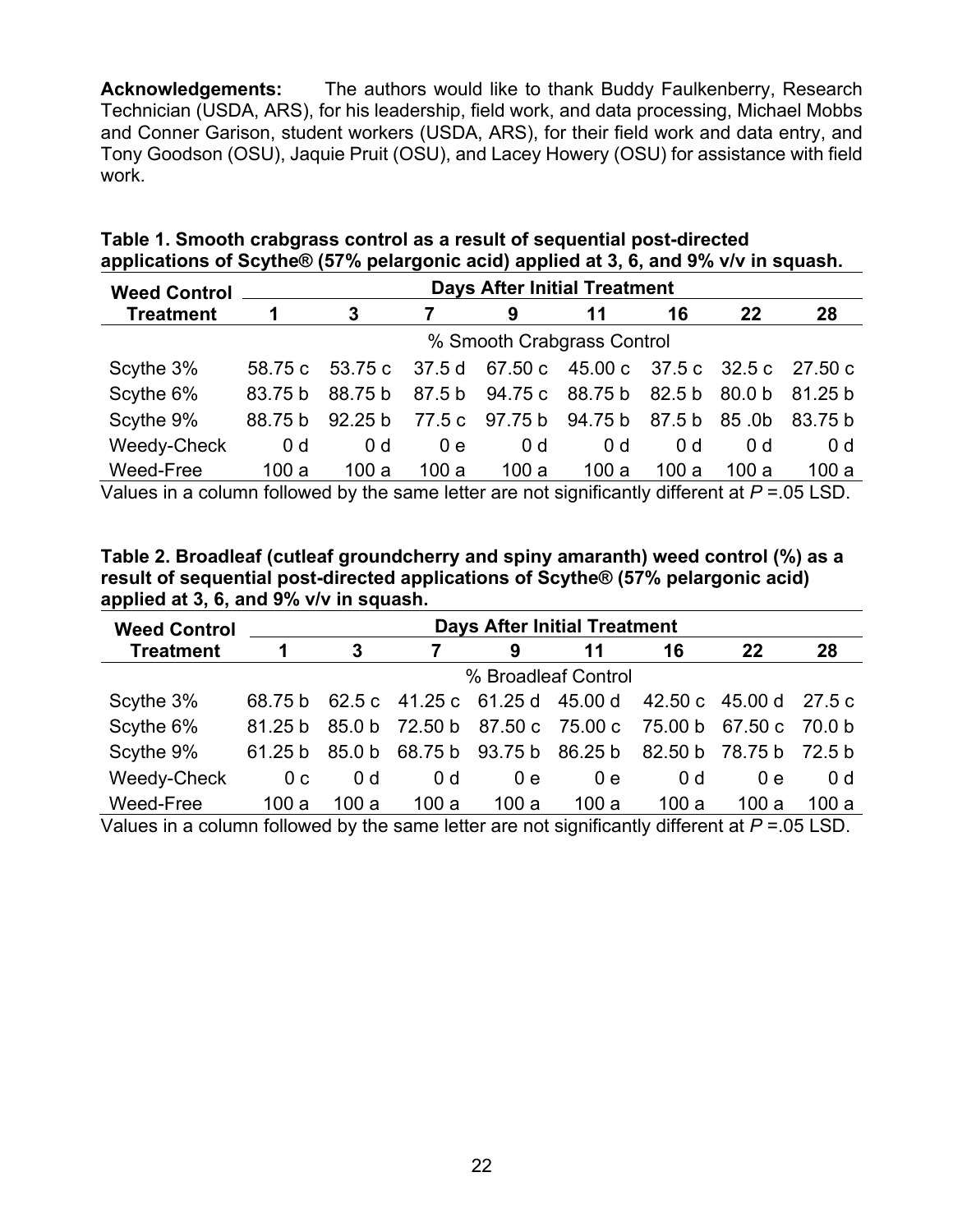| <b>Weed Control</b> |          | <b>Days After Initial Treatment</b> |                |         |         |                   |                   |                   |  |  |  |  |  |  |
|---------------------|----------|-------------------------------------|----------------|---------|---------|-------------------|-------------------|-------------------|--|--|--|--|--|--|
| <b>Treatment</b>    | 1        | 3                                   |                | 9       | 11      | 16                | 22                | 28                |  |  |  |  |  |  |
|                     |          | % Yellow Nutsedge Control           |                |         |         |                   |                   |                   |  |  |  |  |  |  |
| Scythe 3%           | $\ast$   | 2.50 <sub>d</sub>                   | 1.25d          | 2.50d   | 2.75d   | 1.5d              | 1.50d             | 0.25c             |  |  |  |  |  |  |
| Scythe 6%           | *        | 8.75 c                              | 4.25c          | 10.00c  | 15.00c  | 6.5c              | 3.25c             | 3.50 <sub>b</sub> |  |  |  |  |  |  |
| Scythe 9%           | $^\star$ | 15.0 <sub>b</sub>                   | 7.5 b          | 41.25 b | 36.25 b | 14.5 <sub>b</sub> | 8.25 <sub>b</sub> | 5.00 <sub>b</sub> |  |  |  |  |  |  |
| Weedy-Check         | *        | 0e                                  | 0 <sub>d</sub> | 0e      | 0e      | 0e                | 0e                | 0 <sub>c</sub>    |  |  |  |  |  |  |
| Weed-Free           | $^\star$ | 100a                                | 100 a          | 100a    | 100a    | 100a              | 100 a             | 100a              |  |  |  |  |  |  |

**Table 3. Yellow nutsedge control as a result of sequential post-directed applications of Scythe® (57% pelargonic acid) applied at 3, 6, and 9% v/v in squash.**

Values in a column followed by the same letter are not significantly different at *P* =.05 LSD. \*Yellow nutsedge did not emerge until after the initial weed control application and the 1 DAIT evaluation.

|  |                                                            |  | Table 4. Squash injury (%) as a result of sequential post-directed applications of |
|--|------------------------------------------------------------|--|------------------------------------------------------------------------------------|
|  | Scythe® (57% pelargonic acid) applied at 3, 6, and 9% v/v. |  |                                                                                    |

| <b>Weed Control</b> |                  | <b>Days After Initial Treatment</b> |       |                |                  |   |                  |                |        |   |       |    |                       |                 |
|---------------------|------------------|-------------------------------------|-------|----------------|------------------|---|------------------|----------------|--------|---|-------|----|-----------------------|-----------------|
| <b>Treatment</b>    |                  |                                     | 3     |                |                  |   | 9                |                | 11     |   | 16    |    | 22                    | 28              |
|                     |                  |                                     |       |                |                  |   | % Crop Injury    |                |        |   |       |    |                       |                 |
| Scythe 3%           | 1.8 c            |                                     | 2.5 b |                | 2.0              | a | 4.35 b           |                | 3.3    | a | 0.0 a |    | 0а                    | 0a              |
| Scythe 6%           | 3.5 <sub>b</sub> |                                     | 4.8 b |                | 2.8 a            |   | 8.00             |                | ab 4.3 | a | 0.5 a |    | 0 a                   | 0a              |
| Scythe 9%           | 8.3 a            |                                     | 8.3 a |                | 3.0 a            |   | 12.50            | a              | 7.0    | a | 1.0   | a, | $\Omega$<br>- a       | 0a              |
| Weedy-Check         | 0.0 <sub>1</sub> | d                                   | 0.0   | C <sub>1</sub> | $0.0\,$          | b | 0.0              | C              | 0.0    | b | 0.0   | a, | 0 a                   | 0a              |
| Weed-Free           | 0.0              | d                                   | 0.0   | C <sub>c</sub> | 0.0 <sub>1</sub> | b | 0.0 <sub>1</sub> | C <sub>c</sub> | 0.0    | b | 0.0   | a, | $\overline{0}$<br>- a | $\Omega$<br>- a |

Values in a column followed by the same letter are not significantly different at *P* =.05 LSD.

**Table 5. Impact of sequential post-directed applications of Scythe® (57% pelargonic acid) applied at 3, 6, and 9% v/v on marketable squash fruit number (#/acre) and yield (lb/acre).** 

| <b>Weed Control</b> |                         |    |          |    |
|---------------------|-------------------------|----|----------|----|
| <b>Treatment</b>    | <b>Fruit Production</b> |    | Yield    |    |
|                     | fruit/acre              |    | lb/acre  |    |
| Scythe 3%           | 9,559 ab                |    | 4,285 bc |    |
| Scythe 6%           | 22,627 a                |    | 10,874 a |    |
| Scythe 9%           | 17,545 ab               |    | 7,858 ab |    |
| Weedy-Check         | $1,815$ c               |    | 939 c    |    |
| Weed-Free           | 18,997                  | ab | 8,950    | ab |

Values in a column followed by the same letter are not significantly different at *P* =.05 LSD.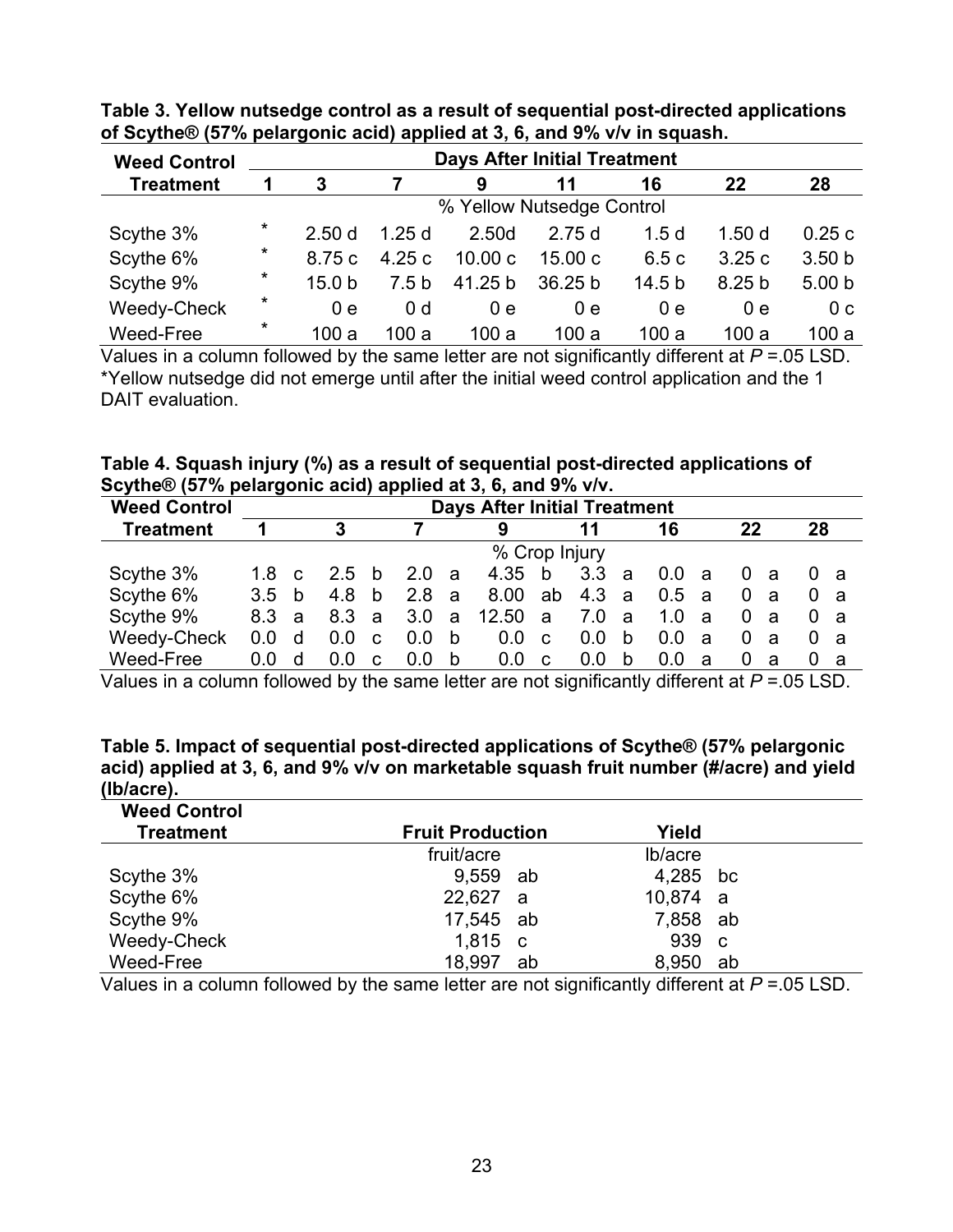#### <span id="page-26-0"></span>**Post-Directed Application of a Potential Organic Herbicide for Bell Peppers**

Charles L. Webber III<sup>1</sup>, James W. Shrefler<sup>2</sup>, and Lynn P. Brandenberger<sup>3</sup> **1USDA, ARS, WWARL, Lane, Oklahoma 2Oklahoma State University, Lane, Oklahoma 3Oklahoma State University, Stillwater, Oklahoma**

**Abstract:** Organic pepper (*Capsicum annuum* L.) producers need appropriate herbicides that can effectively provide post-emergent weed control. Research was conducted in southeast Oklahoma (Atoka County, Lane, OK) to determine the impact of a potential organic herbicide on weed control efficacy, crop injury, and yields. The experiment included Scythe® (57% pelargonic acid) applied post-directed at 3, 6, and 9% v/v application rates, plus an untreated weedy-check and an untreated weed-free check with 4 replications. Bell pepper, cv. 'Jupiter', was transplanted on May 28, 2010 into 1 row per 91-cm wide raised beds. The primary weeds included smooth crabgrass (*Digitaria ischaemum* (Schreb.) Schreb. ex Muhl.), cutleaf groundcherry (*Physalis angulata* L.), and spiny amaranth (*Amaranthus spinosus* L.). Scythe® was post-directed applied on June 16 and then reapplied 8 days later (June 25). Smooth crabgrass (55.6%) and cutleaf groundcherry (66.3%) control peaked at 1 day after initial treatment (DAIT) with the 9% application rate. Scythe® at 9% v/v rate also resulted in the greatest crop injury at 1 DAT (13.75%). The sequential application of Scythe® did not significantly increase grass or broadleaf control. Although weed control and crop yields increased as application rates increased, the less than satisfactory weed control produced significantly lower pepper yields that the weed-free treatment.

**Introduction:** Oklahoma producers are interested in sweet onion (*Allium cepa* L.) as an alternative crop for farm diversification. Onions do not compete well with weeds due to their slow growth rate, short height, non-branching plant structure, low leaf area, and shallow root system. The weed control challenges for onion production are even greater for those considering organic crop production. Although corn gluten meal has shown promise as an early-season pre-emergent organic herbicide in sweet onion production, any uncontrolled weeds can inflict serious yield reductions by the end of the growing season. Organic onion producers need additional organic herbicides that can affectively provide affective postemergent weed control.

Research with post-emergence organic contact herbicides determined that these herbicides must be applied to very young/small weeds if acceptable weed control is expected. Previous onion research with over-the-top applications of potential organic contact herbicides determined that at affective weed control herbicide rates onion injury was detrimental to profitable yields. A potential solution to increase weed control efficacy on larger weeds and decrease onion injury is the use of multiple/sequential post-directed herbicide applications (herbicides sprayed at the base of the crop rather than over-the-top).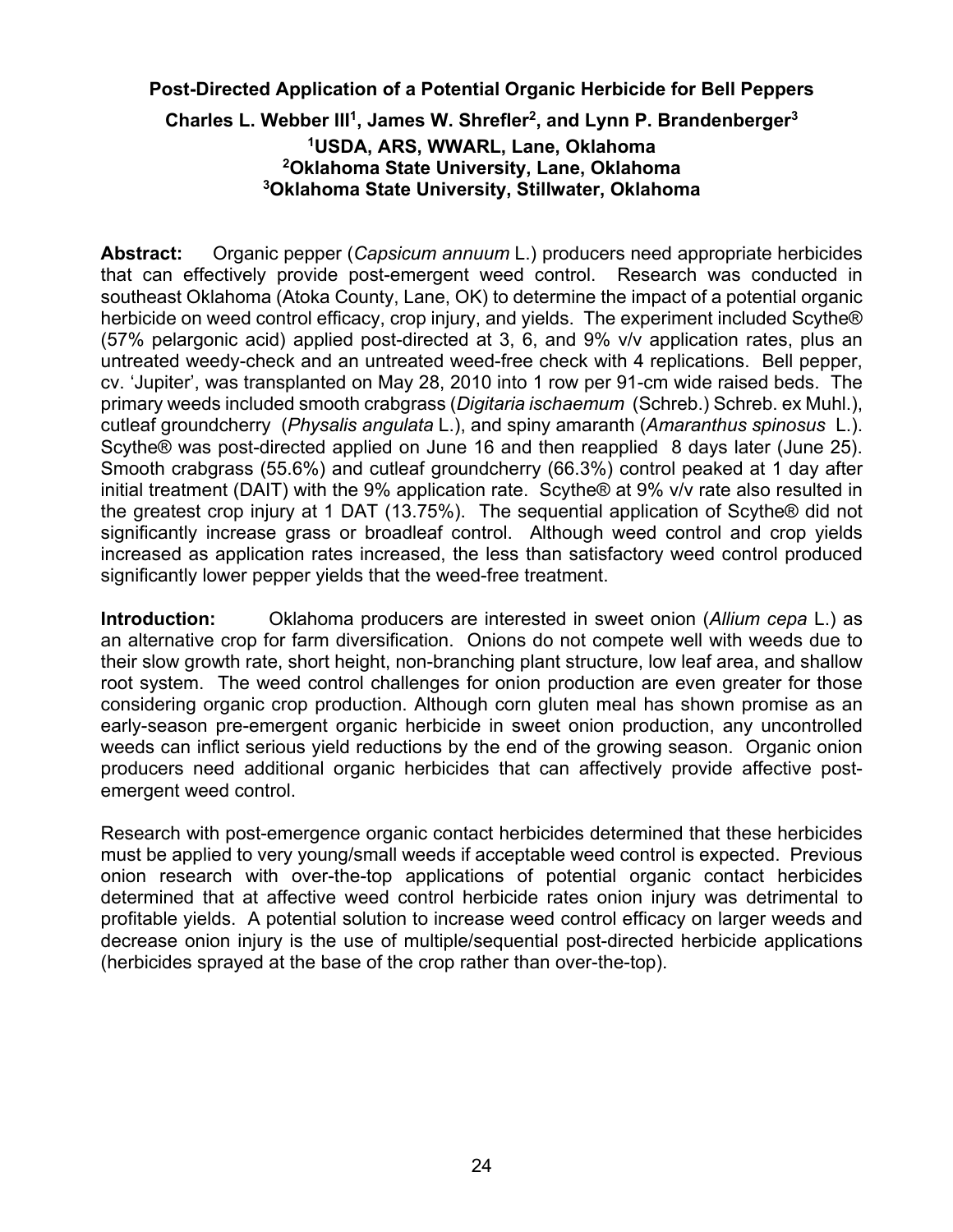**Objective:** The objective of the current research was to determine the impact of sequential post-directed applications of a potential organic herbicide on weed control efficacy, crop injury, and yields.

**Material and Methods:** The experiment included 5 weed control treatments. Scythe® (57% pelargonic acid) was applied at 3 rates (3, 6, and 9% v/v), plus an untreated weedycheck and an untreated weed-free check) with 4 replications. Scythe® is not yet cleared for organic crop use. Always read and follow the herbicide label. Bell pepper, cv. 'Jupiter' were transplanted on May 28, 2010.

Scythe® was post-directed applied (40 gpa, 8004, 0.40 gpm) on June 16, 2010 and then reapplied 8 days later (June 24, 2010). At the time of initial applications smooth crabgrass (*Digitaria ischaemum* (Schreb.) Schreb. ex Muhl.) was 3 – 4 inches tall, cutleaf groundcherry (*Physalis angulata* L.) was 2 inches tall, spiny amaranth (*Amaranthus spinosus* L.) was 3 – 4 inches tall, and yellow nutsedge (*Cyperus esculentus* L.) was 4-6 inches tall.

Weed control and injury (phytotoxicity) ratings were collected at 1, 3, 7, 9, 11, 16, 21, and 28 days after the initial treatment (DAIT). Weed control ratings represent the percent weed control for a treatment compared to the weedy-check. A 0 to 100% visual rating system was used in which 0% represented no weed control, while 100% represented complete weed control. A 0 to 100% visual rating system was used in which 0% represented no crop injury, while 100% represented crop death. Weed control and crop injury data were converted using an arcsine transformation to facilitate statistical analysis and mean separation. Pepper fruit was harvested on August 1[2](#page-27-0), 2010. All data were subjected to ANOVA<sup>2</sup> and mean separation using LSD with P=0.05.

**Results and Discussion:** Grass/smooth crabgrass (55.6%) and broadleaf weed control (66.3%) peaked at 1 day after treatment (DAIT) with the 9% application rate (Table 1 and 2). Yellow nutsedge control (33.1%) peaked at 3 DAIT with the (5 rate and declining to 5.63% control at 28 DAIT (Table 3). Scythe® at 9% v/v rate also resulted in the greatest crop injury at 1 DAIT (13.75%) (Table 4).

The sequential application of Scythe® (two applications 8 days apart) did not significantly increase grass, broadleaf, or yellow nutsedge control for Scythe applied at 3, 6, and 9% v/v (Table 1, 2, and 3). The lack of weed control for Scythe® application rates of 3, 6, and 9% reduced the number and weight of peppers compared to the weed-free treatment (Table 5).

<span id="page-27-0"></span> $\overline{a}$ <sup>2</sup> SAS Institute Inc., 100 SAS Campus Drive, Cary, NC 27513.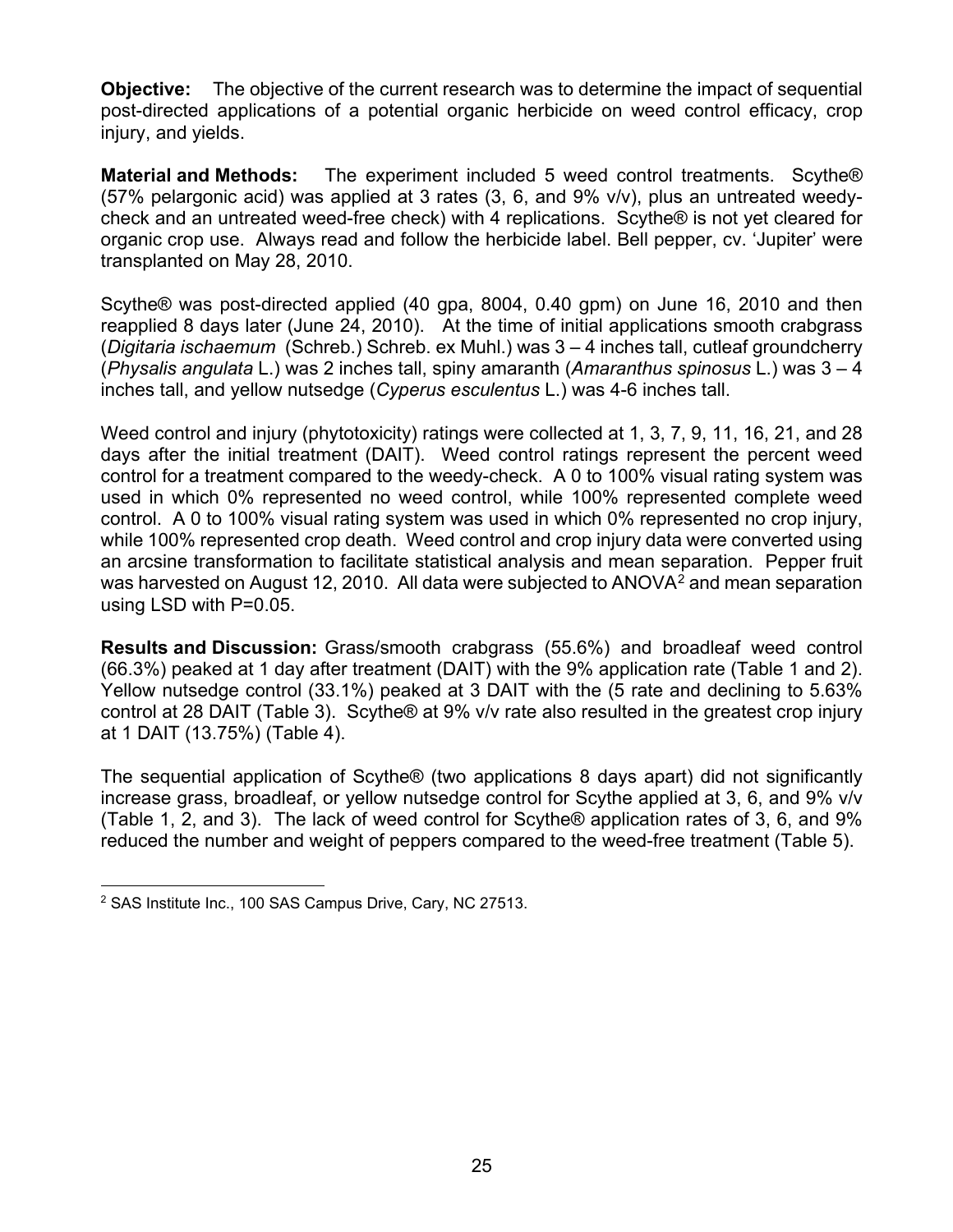| <b>Weed Control</b> |                   | <b>Days After Initial Treatment</b> |                |                            |                   |                   |                   |                  |  |  |  |  |
|---------------------|-------------------|-------------------------------------|----------------|----------------------------|-------------------|-------------------|-------------------|------------------|--|--|--|--|
| <b>Treatment</b>    |                   | 3                                   |                | 9                          | 11                | 16                | 21                | 28               |  |  |  |  |
|                     |                   |                                     |                | % Smooth Crabgrass Control |                   |                   |                   |                  |  |  |  |  |
| Scythe 3%           | 25.3c             | 12.8c                               | 12.2c          | 16.5c                      | 17.3c             | 9.6c              | 3 d               | 2.9 <sub>d</sub> |  |  |  |  |
| Scythe 6%           | 37.5 bc           | 26.3c                               | 23.2c          | 36.3 <sub>b</sub>          | 36.9 <sub>b</sub> | 26.9 <sub>b</sub> | 13.8c             | 13.8c            |  |  |  |  |
| Scythe 9%           | 55.6 <sub>b</sub> | 49.4 b                              | 42.5 b         | 49.4 b                     | 46.9 b            | 39.4 b            | 23.8 <sub>b</sub> | 20 <sub>b</sub>  |  |  |  |  |
| Weedy-Check         | 0 <sub>d</sub>    | 0 <sub>d</sub>                      | 0 <sub>d</sub> | 0 <sub>d</sub>             | 0 <sub>d</sub>    | 0 <sub>d</sub>    | 0 <sub>d</sub>    | 0e               |  |  |  |  |
| Weed-Free           | 100a              | 100 a                               | 100 a          | 100a                       | 100 a             | 100 a             | 100 a             | 100a             |  |  |  |  |

**Table 1. Smooth crabgrass control as a result of sequential post-directed applications of Scythe® (57% pelargonic acid) applied at 3, 6, and 9% v/v in bell peppers.**

Values in a column followed by the same letter are not significantly different at *P* =.05 LSD.

**Table 2. Broadleaf (cutleaf groundcherry and spiny amaranth) weed control (%) as a result of sequential post-directed applications of Scythe® (57% pelargonic acid) applied at 3, 6, and 9% v/v in bell pepper.**

| <b>Weed Control</b> |        | <b>Days After Initial Treatment</b> |                   |                |                |                   |        |                   |  |  |  |  |  |
|---------------------|--------|-------------------------------------|-------------------|----------------|----------------|-------------------|--------|-------------------|--|--|--|--|--|
| <b>Treatment</b>    |        | 3                                   |                   | 9              | 11             | 16                | 21     | 28                |  |  |  |  |  |
|                     |        | % Broadleaf Control                 |                   |                |                |                   |        |                   |  |  |  |  |  |
| Scythe 3%           | 22.5d  | 17.5 d                              | 16.3d             | 29.4c          | 23.8c          | 19.4 d            | 16.3 d | 12.1 d            |  |  |  |  |  |
| Scythe 6%           | 43.8 c | 31.9 c                              | 31.9c             | 47.5 b         | 44.4 b         | 40.6c             | 28.8c  | 26.3c             |  |  |  |  |  |
| Scythe 9%           | 66.3 b | 64.4 b                              | 57.5 <sub>b</sub> | 58.8 b         | 53.1 b         | 53.8 <sub>b</sub> | 40 b   | 35.6 <sub>b</sub> |  |  |  |  |  |
| Weedy-Check         | 0e     | 0e                                  | 0e                | 0 <sub>d</sub> | 0 <sub>d</sub> | 0e                | 0e     | 0e                |  |  |  |  |  |
| Weed-Free           | 100 a  | 100a                                | 100 a             | 100 a          | 100a           | 100 a             | 100a   | 100 a             |  |  |  |  |  |

Values in a column followed by the same letter are not significantly different at *P* =.05 LSD.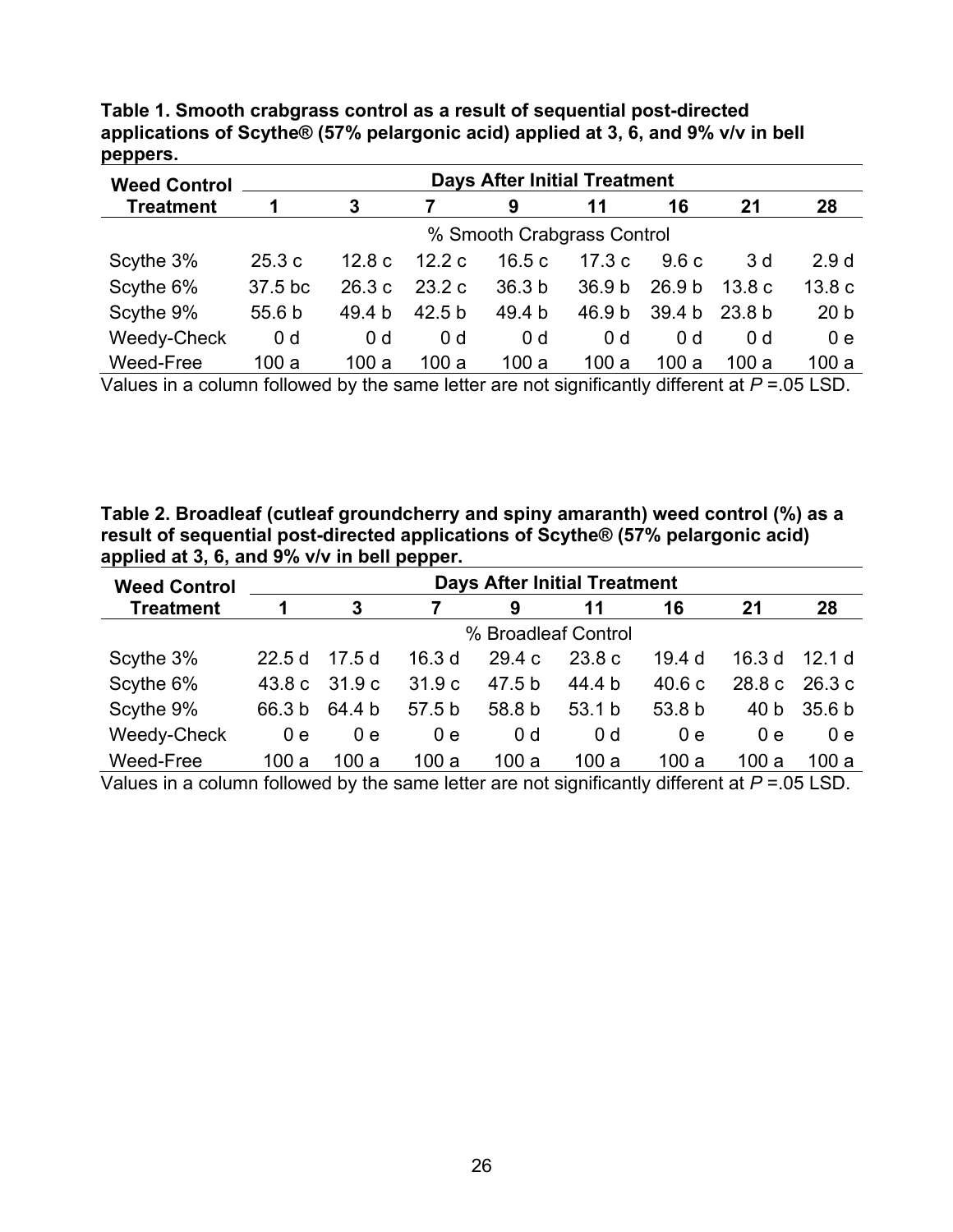| <b>Weed Control</b> | <b>Days After Initial Treatment</b> |                           |                   |                   |                |                   |                   |                  |  |  |
|---------------------|-------------------------------------|---------------------------|-------------------|-------------------|----------------|-------------------|-------------------|------------------|--|--|
| <b>Treatment</b>    |                                     | 3                         |                   |                   | 11             | 16                | 21                | 28               |  |  |
|                     |                                     | % Yellow Nutsedge Control |                   |                   |                |                   |                   |                  |  |  |
| Scythe 3%           | 3.3c                                | 10.1 $\rm c$              | 7.5 <sub>cd</sub> | 2.1 <sub>d</sub>  | 2.1 cd         | 1.3c              | 1 c               | 1 c              |  |  |
| Scythe 6%           | 14.9 <sub>b</sub>                   | 8.6c                      | 8 c               | 9.9c              | 6.4 c          | 4.5c              | 3.5 <sub>bc</sub> | 3.1 <sub>b</sub> |  |  |
| Scythe 9%           | 30.6 <sub>b</sub>                   | 33.1 <sub>b</sub>         | 26.3 <sub>b</sub> | 21.9 <sub>b</sub> | 28.1 b         | 25.0 <sub>b</sub> | 6.3 <sub>b</sub>  | 5.6 <sub>b</sub> |  |  |
| Weedy-Check         | 0 <sub>c</sub>                      | 0 <sub>c</sub>            | 0 d               | 0 d               | 0 <sub>d</sub> | 0 <sup>c</sup>    | 0 <sub>c</sub>    | 0 <sub>c</sub>   |  |  |
| Weed-Free<br>.      | 100a                                | 100 a                     | 100a              | 100a              | 100a           | 100 a<br>         | 100 a             | 100a             |  |  |

**Table 3. Yellow nutsedge control as a result of sequential post-directed applications of Scythe® (57% pelargonic acid) applied at 3, 6, and 9% v/v in bell pepper.**

Values in a column followed by the same letter are not significantly different at *P* =.05 LSD.

**Table 4. Bell pepper injury (%) as a result of sequential post-directed applications of Scythe® (57% pelargonic acid) applied at 3, 6, and 9% v/v.**

| <b>Weed Control</b> | <b>Days After Initial Treatment</b> |              |     |                |     |              |               |                |    |                |     |                |    |   |    |     |
|---------------------|-------------------------------------|--------------|-----|----------------|-----|--------------|---------------|----------------|----|----------------|-----|----------------|----|---|----|-----|
| <b>Treatment</b>    |                                     |              | 3   |                |     |              |               |                | 11 |                | 16  |                | 21 |   | 28 |     |
|                     |                                     |              |     |                |     |              | % Crop Injury |                |    |                |     |                |    |   |    |     |
| Scythe 3%           |                                     |              | 25  | h,             |     | ab           | $1.5^{\circ}$ | $\overline{a}$ |    | bc             | U   | h.             |    | b |    | - a |
| Scythe 6%           | 8                                   | b            | 2   | <sub>b</sub>   |     | b            | 2             | a a            |    | $\mathbf b$    |     | $\overline{a}$ |    | a | 0  | - a |
| Scythe 9%           | 13.8                                | a            | 6.5 | $\overline{a}$ | 1.8 | a -          | 1.5           | $\overline{a}$ | 2  | $\overline{a}$ | 1.8 | a              |    | a | O. | - a |
| Weedy-Check         | 0                                   | $\mathbf{C}$ | 0   | $\mathbf{c}$   | 0   | $\mathbf{c}$ | 0             | b              | 0  | $\mathbf{c}$   | 0   | <sub>b</sub>   | O  | b | 0. | - a |
| Weed-Free           | 0                                   | - C          | 0   | $\mathbf{c}$   | U   | $\mathbf{C}$ | 0             | h,             | 0  | $\mathbf{C}$   | 0   | <sub>b</sub>   | O  | b | Ο  | а   |

Values in a column followed by the same letter are not significantly different at *P* =.05 LSD.

**Table 5. Impact of sequential post-directed applications of Scythe® (57% pelargonic acid) applied at 3, 6, and 9% v/v on marketable bell pepper fruit number (#/acre) and yield (lb/acre).** 

| <b>Weed Control</b> |                         |                    |  |
|---------------------|-------------------------|--------------------|--|
| <b>Treatment</b>    | <b>Fruit Production</b> | Yield              |  |
|                     | fruit/acre              | lb/acre            |  |
| Scythe 3%           | 242 b                   | 11.2 $\bm{b}$      |  |
| Scythe 6%           | 484 b                   | 12.29 <sub>b</sub> |  |
| Scythe 9%           | 1936 ab                 | 52.37 b            |  |
| Weedy-Check         | 484 b                   | 17.49 b            |  |
| Weed-Free           | 2904 a                  | 159.03 a           |  |

Values in a column followed by the same letter are not significantly different at *P* =.05 LSD.

#### **Conclusions**

Although weed control and crop yields increased as application rates increased, the less than satisfactory weed control produced significantly lower pepper yields that the weed-free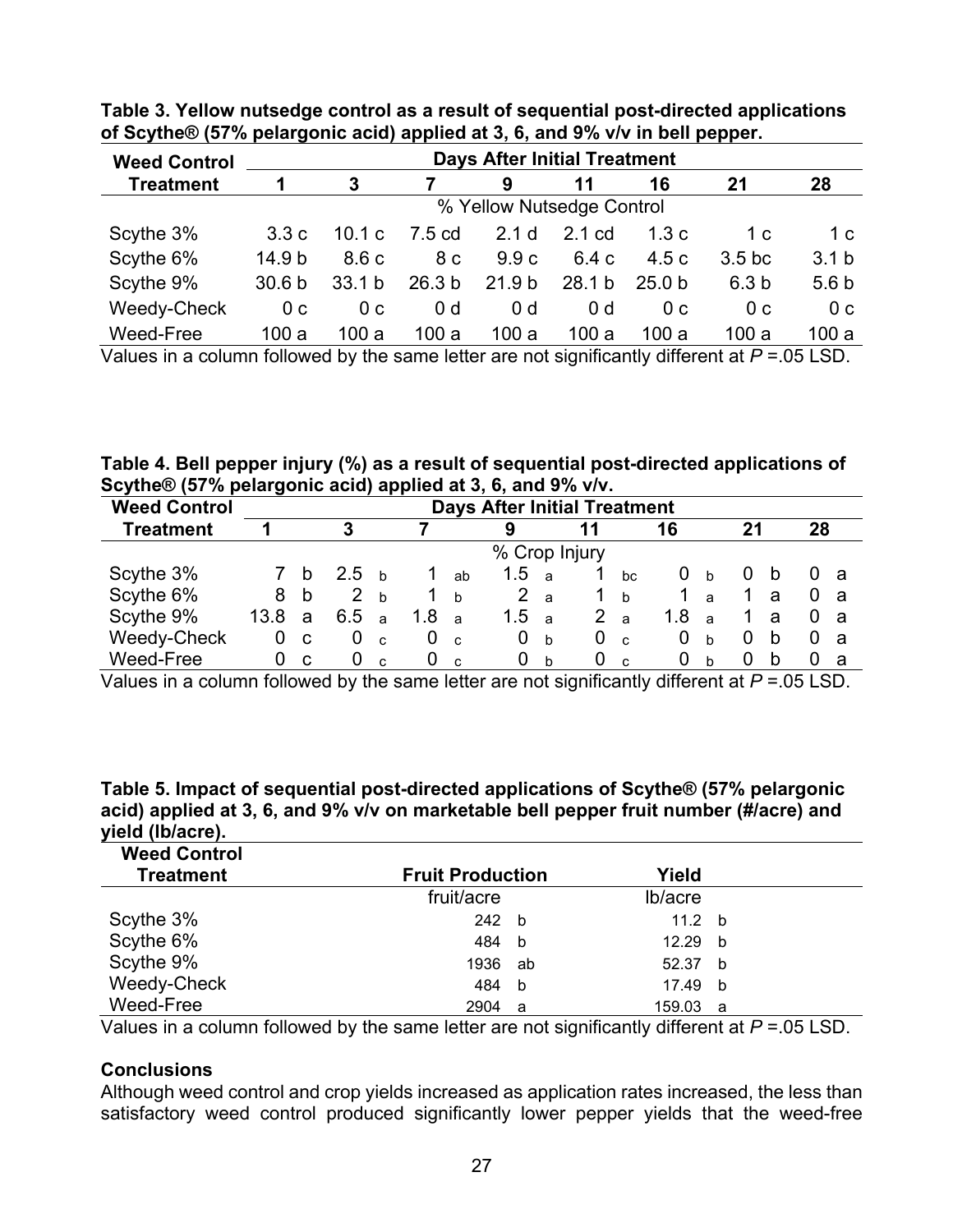treatment. In this research, satisfactory weed control was never achieved with the weeds present at their specific maturity level and size with the application rates tested. Increasing the application rate or spraying the weeds at an earlier growth stage should improve weed control efficacy and benefit yields.

#### **Acknowledgements**

The authors would like to thank Buddy Faulkenberry, Research Technician (USDA, ARS), for his leadership, field work, and data processing, Michael Mobbs, student worker (USDA, ARS), for his field work and data entry, and Tony Goodson (OSU), Jaquie Pruit (OSU), and Lacey Howery (OSU) for assistance with field work.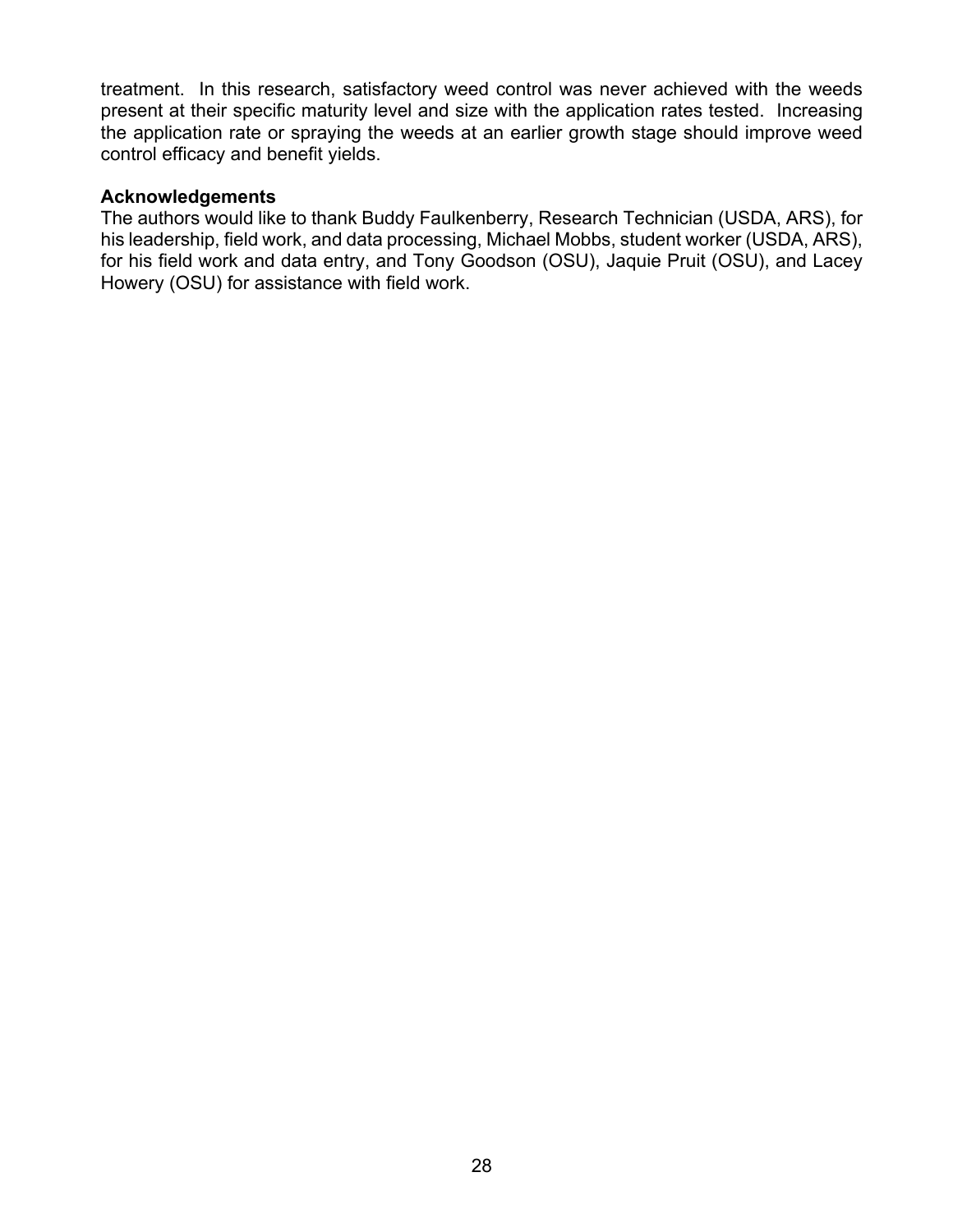#### **Organic weed control for cantaloupe methods comparison trial Jim Shrefler, Charles Webber, Merritt Taylor, Warren Roberts**

<span id="page-31-0"></span>**Introduction and objectives:** Effective weed control is needed for successful melon production. Synthetic herbicides that are available for non-organic melon production cannot be used in organic production. This results in reduced options for both long term perennial weed control and weed control in a given crop. In addition to organic producers needs, herbicide use is not practical in many garden situations, whether organic or not. Thus a number of different producer categories have a need for weed management alternatives in vining crops such as cantaloupe. This trial evaluated and compared several potential methods for controlling weeds in melons. Objectives were to determine effectiveness for controlling weeds and effects on crop growth and yield.

**Materials and Methods:** The crop was direct seeded June 3, 2010 at the Lane Agriculture Center in southeast Oklahoma. The cultivar Caravel was planted in rows spaced 6 feet apart on raised beds. Plants were spaced 2 feet apart in row. Overhead irrigation was used immediately after planting and drip irrigation used as needed thereafter. Treatments included 1. Plastic Mulch(black polyethylene), 2. Landscape Fabric (woven polypropylene), 3. Cultivate as long as possible (tractor mounted rolling cultivator), 4. Flame as long as possible, 5. Greenmatch herbicide (d-limonene) applied postemergence, 6. Corn gluten meal banded (bands along-side the untreated crop row) as preemergence herbicide and 7. Matran Herbicide (clove oil) applied postemergence. Treatments 3-7 also included hand hoeing on an as-needed basis until vine growth prevented doing so without damaging vines.

Weed populations and crop vigor were assessed on June 18. Nutsedge populations were assessed again on 7/20. Melons were harvested August 9, 17, 24 & Sept. 1. Melons were graded based on diameter and sound and decayed fruits of each size category were counted.

**Results:** In general, mulches provided greatest weed prevention (Table 1). Early crop vigor was best with plastic mulch and landscape fabric treatments and CGM. Plastic mulch and landscape fabric treatments appeared to protect the recently emerged seedling from soil washing due to heavy rainfall. Corn gluten meal effects on vigor are unclear but may reflect the additional nitrogen provided by the CGM. Overall total yields were similar across treatments (Table 2). However, overall marketable yields differed for some treatments (Table 3). Greatest total yields at the first harvest were obtained with mulch and landscape fabric treatments (Table 3). For subsequent harvests yield differences were not detected among treatments. A primary cause for the loss of marketability was fruit decay (data not shown). Decay ranged from 35 to 70% of fruits being affected but no treatments differences for percent decayed fruit were detected.

**Acknowledgements:** The authors acknowledge the technical support of Tony Goodson, Buddy Faulkenberry, and Wyatt O'hern.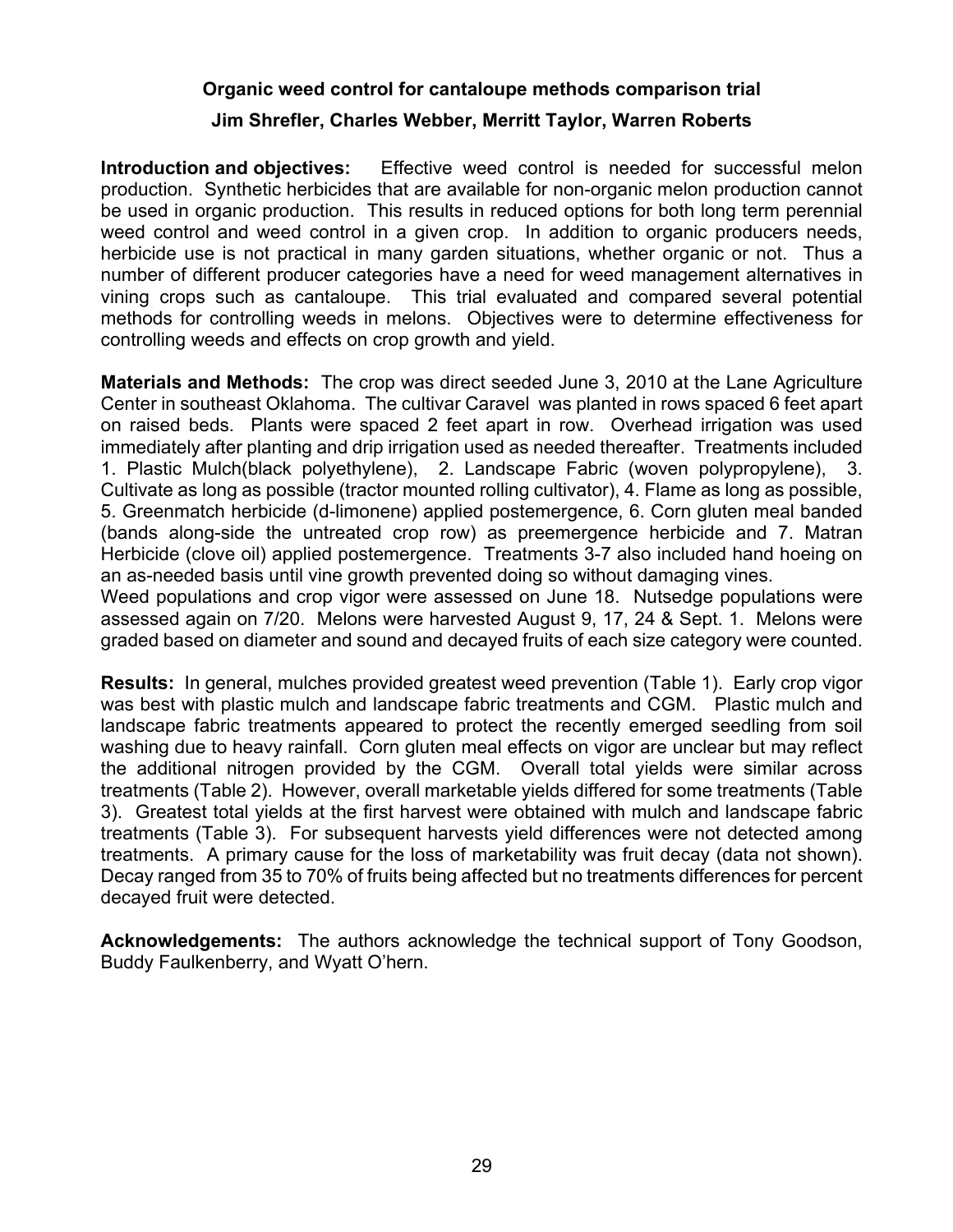|                  |                               |                |                  |                       | Crop             |                  |                    |  |
|------------------|-------------------------------|----------------|------------------|-----------------------|------------------|------------------|--------------------|--|
|                  | <b>Weed population counts</b> |                |                  |                       |                  |                  |                    |  |
|                  |                               |                | $6 - 17$         |                       |                  | $7 - 20$         | $6 - 17$           |  |
|                  | Ground-                       |                | Carpet-          | <b>Annual</b>         | Yellow           | Yellow           | Crop               |  |
| <b>Treatment</b> | cherry                        | <b>Pigweed</b> | weed             | grasses               | nutsedge         | nutsedge         | Vigor <sup>1</sup> |  |
|                  |                               |                |                  | weeds per square foot |                  |                  |                    |  |
| <b>Mulch</b>     | $b^2$<br>5.1                  | .1             | 0.4 <sub>b</sub> | 0.4 <sub>b</sub>      | 0.1 <sub>b</sub> | 0.8 <sub>b</sub> | 9.0a               |  |
| Fabric           | 6.7<br><sub>b</sub>           | 0              | 0.4 <sub>b</sub> | 1.1 <sub>b</sub>      | 0<br>b           | 1.2 <sub>b</sub> | 9.2a               |  |
| Cultivation      | 38.4a                         | 1.7            | 4.5a             | 8.0ab                 | 3.0a             | 4.6a             | 8.0 <sub>bc</sub>  |  |
| Flame            | 24.7 ab                       | 1.2            | 5.6a             | 7.2ab                 | 1.5a             | 6.5a             | 6.7 <sub>d</sub>   |  |
| Greenmatch       | 17.5ab                        | .9             | 5.7a             | 9.8a                  | 1.5a             | 5.5a             | $7.2 \text{ cd}$   |  |
| <b>CGM</b>       | 38.2a                         | 1.9            | 7.2a             | 8.4 ab                | 1.7a             | 5.2a             | $8.5$ ab           |  |
| Matran           | 35.2a                         | 0.8            | 4.5a             | 10.1a                 | 2.0a             | 5.6a             | $7.0 \text{ cd}$   |  |

#### **Table 1.** Weed populations and crop vigor

<sup>1</sup> Crop vigor where 10 = excellent vigor and  $0 =$  dead.

<sup>2</sup> Means within a column followed by a common letter are not different based on Duncan's Multiple Range test with alpha=0.05.

|                  | <b>Harvest</b> |                        |                       |        |        |  |  |  |
|------------------|----------------|------------------------|-----------------------|--------|--------|--|--|--|
| <b>Treatment</b> | <b>Overall</b> | Aug 9                  | <b>Aug 17</b>         | Aug 24 | Sept 1 |  |  |  |
|                  |                |                        | fruit number per acre |        |        |  |  |  |
| <b>Mulch</b>     | 12380          | 6130<br>a <sup>1</sup> | 4320                  | 1490   | 431    |  |  |  |
| Fabric           | 10930          | 4360 b                 | 3990                  | 2000   | 581    |  |  |  |
| Cultivation      | 12120          | 2610 cd                | 6860                  | 1850   | 799    |  |  |  |
| Flame            | 12270          | 3080 bc                | 6170                  | 2250   | 762    |  |  |  |
| Greenmatch       | 12270          | 3010 bcd               | 5440                  | 2320   | 1488   |  |  |  |
| <b>CGM</b>       | 11250          | 1420 d                 | 6210                  | 2210   | 1416   |  |  |  |
| Matran           | 10930          | 1890 cd                | 5300                  | 2980   | 762    |  |  |  |

**Table 2.** Melon total yields averaged across fruit sizes at four harvest dates.

<sup>1</sup> Means within a column followed by a common letter are not different based on LSD test with alpha=0.05.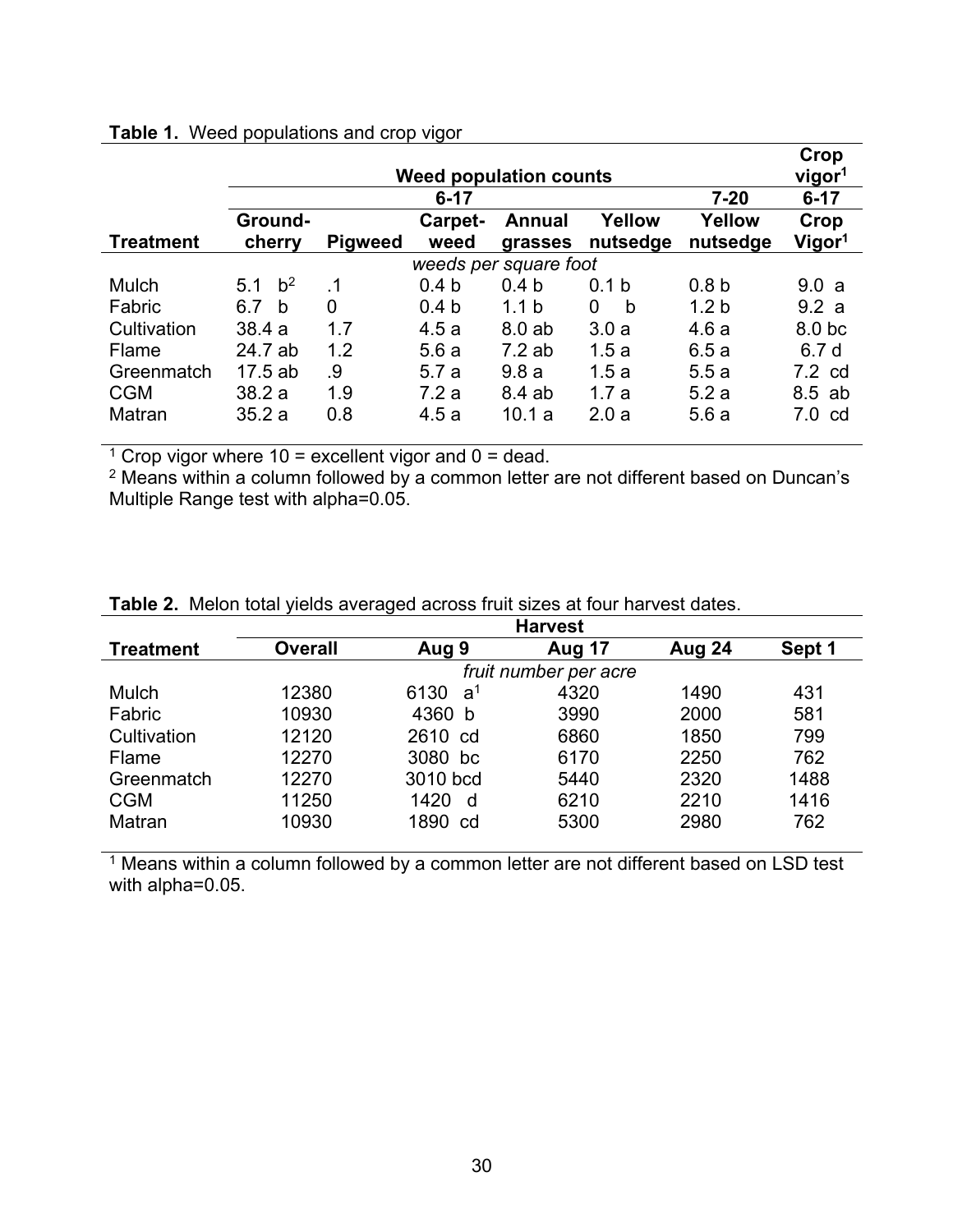|                  | <b>Harvest</b>       |       |                       |        |        |  |  |  |
|------------------|----------------------|-------|-----------------------|--------|--------|--|--|--|
| <b>Treatment</b> | <b>Overall</b>       | Aug 9 | <b>Aug 17</b>         | Aug 24 | Sept 1 |  |  |  |
|                  |                      |       | fruit number per acre |        |        |  |  |  |
| <b>Mulch</b>     | 6280 ab <sup>1</sup> | 3270  | 2180                  | 580    | 250    |  |  |  |
| Fabric           | 5410 ab              | 2030  | 2320                  | 730    | 327    |  |  |  |
| Cultivation      | 5480 ab              | 1160  | 3050                  | 730    | 544    |  |  |  |
| Flame            | 5920 ab              | 1780  | 2430                  | 1200   | 508    |  |  |  |
| Greenmatch       | 7840 a               | 2320  | 3410                  | 1200   | 907    |  |  |  |
| <b>CGM</b>       | 4720 b               | 580   | 2470                  | 980    | 690    |  |  |  |
| Matran           | 4430 b               | 940   | 1960                  | 1090   | 436    |  |  |  |
|                  |                      |       |                       |        |        |  |  |  |

 $1$  Means within a column followed by a common letter are not different based on LSD test with alpha=0.05.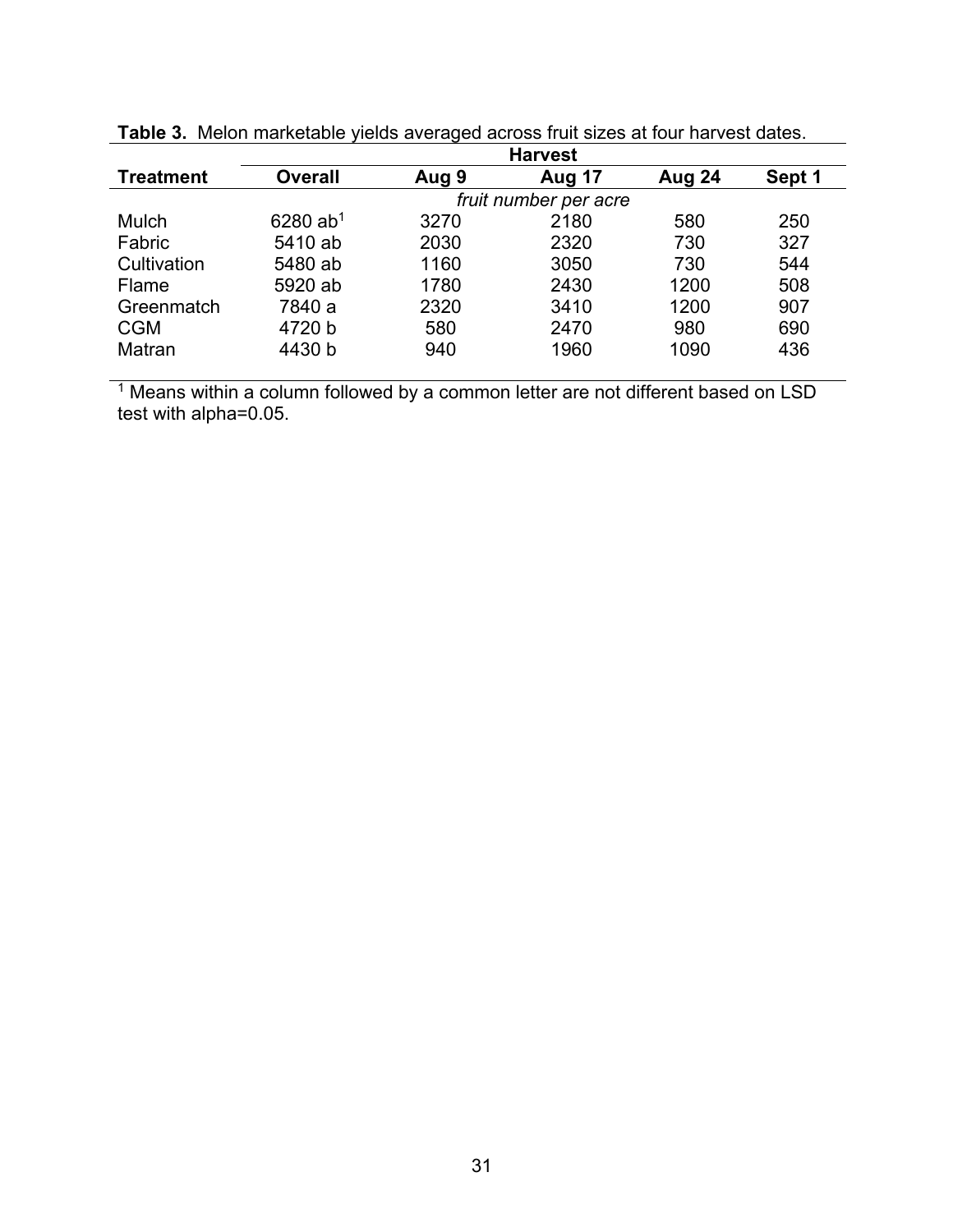| SI (METRIC) CONVERSION FACTORS |                               |                            |                                            |                      |                 |                       |                            |                                              |                     |
|--------------------------------|-------------------------------|----------------------------|--------------------------------------------|----------------------|-----------------|-----------------------|----------------------------|----------------------------------------------|---------------------|
|                                |                               |                            | <b>Approximate Conversions to SI Units</b> |                      |                 |                       |                            | <b>Approximate Conversions from SI Units</b> |                     |
| <b>Symbol</b>                  | When you<br>know              | <b>Multiply</b><br>by      | <b>To Find</b>                             | <b>Symbol Symbol</b> |                 | When you<br>know      | <b>Multiply by</b>         | <b>To Find</b>                               | <b>Symbol</b>       |
|                                |                               | <b>LENGTH</b>              |                                            |                      |                 |                       | <b>LENGTH</b>              |                                              |                     |
| in                             | inches                        | 25.40                      | millimeters                                | mm                   | mm              | millimeters           | 0.0394                     | inches                                       | in                  |
| ft                             | feet                          | 0.3048                     | meters                                     | m                    | m               | meters                | 3.281                      | feet                                         | ft                  |
| yd                             | yards                         | 0.9144                     | meters                                     | m                    | m               | meters                | 1.094                      | yards                                        | yds                 |
| mi                             | miles                         | 1.609                      | kilometers                                 | km                   | km              | kilometers            | 0.6214                     | miles                                        | mi                  |
| <b>AREA</b><br><b>AREA</b>     |                               |                            |                                            |                      |                 |                       |                            |                                              |                     |
| in <sup>2</sup>                | square inches                 | 645.2                      | square<br>millimeters                      | mm <sup>2</sup>      | mm <sup>2</sup> | square<br>millimeters | 0.00155                    | square inches                                | in <sup>2</sup>     |
| ft <sup>2</sup>                | square feet                   | 0.0929                     | square meters                              | m <sup>2</sup>       | m <sup>2</sup>  | square meters         | 10.764                     | square feet                                  | ft <sup>2</sup>     |
| $yd^2$                         | square yards                  | 0.8361                     | square meters                              | m <sup>2</sup>       | m <sup>2</sup>  | square meters         | 1.196                      | square yards                                 | $yd^2$              |
| ac                             | acres                         | 0.4047                     | hectacres                                  | ha                   | ha              | hectacres             | 2.471                      | acres                                        | ac                  |
|                                |                               |                            | square                                     |                      |                 | square                |                            |                                              |                     |
| mi <sup>2</sup>                | square miles                  | 2.590                      | kilometers                                 | km <sup>2</sup>      | km <sup>2</sup> | kilometers            | 0.3861                     | square miles                                 | mi <sup>2</sup>     |
|                                |                               |                            |                                            |                      |                 |                       |                            |                                              |                     |
|                                |                               | <b>VOLUME</b>              |                                            |                      |                 |                       | <b>VOLUME</b>              |                                              |                     |
| fl oz                          | fluid ounces                  | 29.57                      | milliliters                                | mL                   | mL              | milliliters           | 0.0338                     | fluid ounces                                 | fl oz               |
| gal                            | gallon                        | 3.785                      | liters                                     | L                    | L               | liters                | 0.2642                     | gallon                                       | gal                 |
| ft <sup>3</sup>                | cubic feet                    | 0.0283                     | cubic meters                               | m <sup>3</sup>       | m <sup>3</sup>  | cubic meters          | 35.315                     | cubic feet                                   | ft <sup>3</sup>     |
| yd <sup>3</sup>                | cubic yards                   | 0.7645                     | cubic meters                               | m <sup>3</sup>       | m <sup>3</sup>  | cubic meters          | 1.308                      | cubic yards                                  | $yd^3$              |
|                                |                               | <b>MASS</b>                |                                            |                      |                 |                       | <b>MASS</b>                |                                              |                     |
| 0Z                             | ounces                        | 28.35                      | grams                                      | g                    | g               | grams                 | 0.0353                     | ounces                                       | 0Z                  |
| lb                             | pounds                        | 0.4536                     | kilograms                                  | kg                   | kg              | kilograms             | 2.205                      | pounds                                       | Ib                  |
| T                              | short tons<br>(2000 lb)       | 0.907                      | megagrams                                  | Mg                   | Mg              | megagrams             | 1.1023                     | short tons<br>(2000 lb)                      | Τ                   |
|                                |                               |                            |                                            |                      |                 |                       |                            |                                              |                     |
|                                |                               | <b>TEMPERATURE (exact)</b> |                                            |                      |                 |                       | <b>TEMPERATURE (exact)</b> |                                              |                     |
| 日                              | degrees<br>Fahrenheit         | $(\Gamma$ -32)<br>/1.8     | degrees<br>Celsius                         | $\Box$ C             | $\Box$          | degrees<br>Fahrenheit | $9/5$ (CC)+32              | degrees<br>Celsius                           | ロ                   |
|                                |                               |                            | <b>FORCE and PRESSURE or STRESS</b>        |                      |                 |                       |                            | <b>FORCE and PRESSURE or STRESS</b>          |                     |
| Ibf                            | poundforce                    | 4.448                      | <b>Newtons</b>                             | N.                   | N               | <b>Newtons</b>        | 0.2248                     | poundforce                                   | Ibf                 |
| lbf/in <sup>2</sup>            | poundforce<br>per square inch | 6.895                      | kilopascals                                | kPa                  | kPa             | kilopascals           | 0.1450                     | poundforce<br>per square inch                | lbf/in <sup>2</sup> |